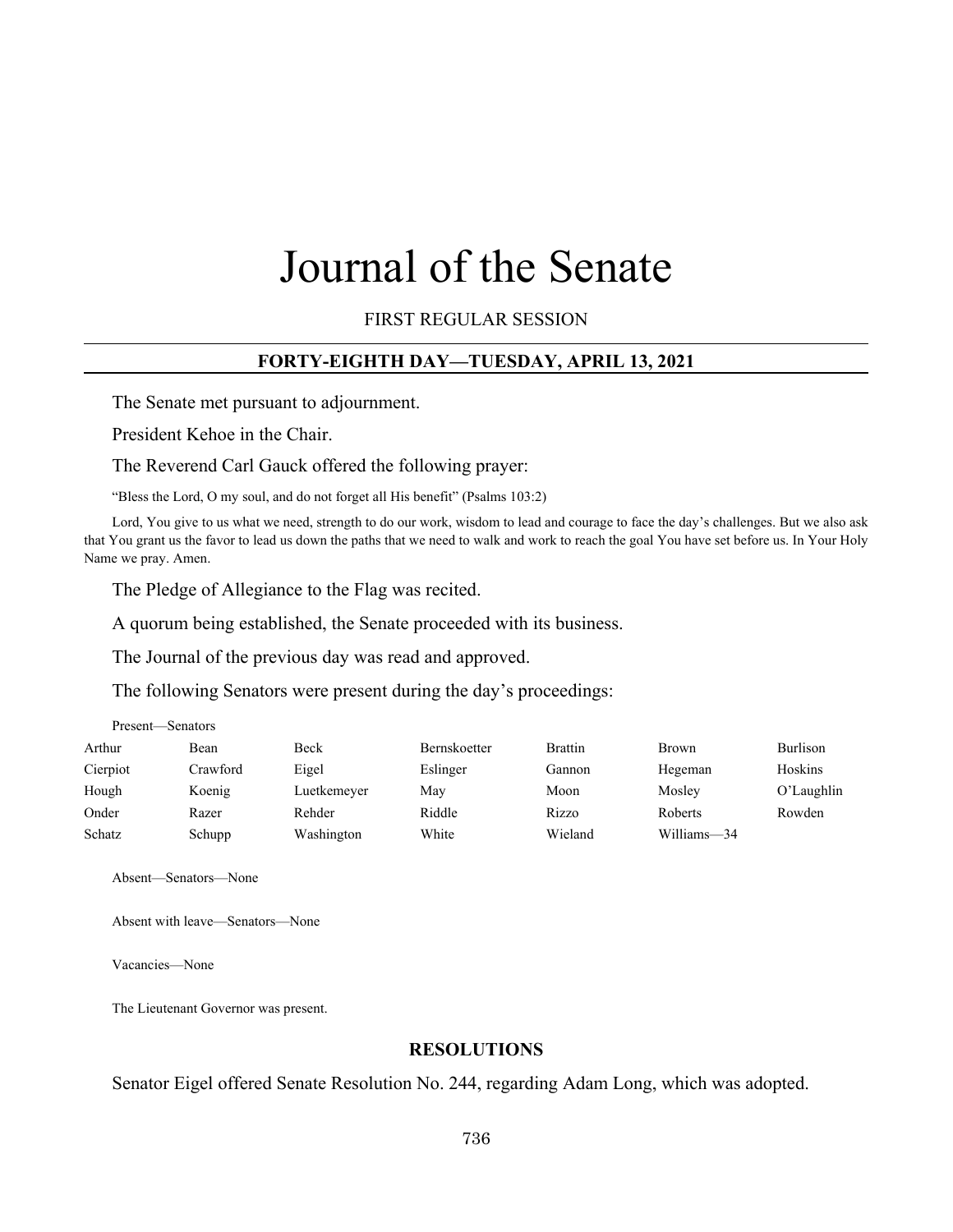Senator Beck offered Senate Resolution No. 245, regarding Robert P. Smith, Barnhart, which was adopted.

Senator Beck offered Senate Resolution No. 246, regarding Hannah Beaudean, which was adopted.

Senator Beck offered Senate Resolution No. 247, regarding SERVPRO, Affton/Webster Groves, which was adopted.

Senator Beck offered Senate Resolution No. 248, regarding Woodard Cleaning and Restoration, which was adopted.

Senator Beck offered Senate Resolution No. 249, regarding John Krebs, which was adopted.

Senator Beck offered Senate Resolution No. 250, regarding Luther Ray Crites, which was adopted.

Senator Beck offered Senate Resolution No. 251, regarding Nathan Williams, St. Charles, which was adopted.

Senator Beck offered Senate Resolution No. 252, regarding Michelle "Mesha" Scheipeter, which was adopted.

Senator Beck offered Senate Resolution No. 253, regarding Maureen Reed, St. Louis, which was adopted.

Senator Beck offered Senate Resolution No. 254, regarding Myron A. Koehn, Crestwood, which was adopted.

Senator Beck offered Senate Resolution No. 255, regarding Laura Frank, St. Louis, which was adopted.

Senator Beck offered Senate Resolution No. 256, regarding 9 Mile Garden, which was adopted.

Senator Beck offered Senate Resolution No. 257, regarding the Affton Fire Protection District, which was adopted.

Senator Beck offered Senate Resolution No. 258, regarding Excel Sports and Physical Therapy, Affton, which was adopted.

Senator Beck offered Senate Resolution No. 259, regarding Salem Lutheran School, Affton, which was adopted.

Senator Beck offered Senate Resolution No. 260, regarding Smoothie King, St. Louis, which was adopted.

Senator Beck offered Senate Resolution No. 261, regarding Cynthia Tiefenbrunn, St. Louis, which was adopted.

Senator Riddle offered Senate Resolution No. 262, regarding Lieutenant Detective Bryant K. Morris, St. Louis, which was adopted.

# **REPORTS OF STANDING COMMITTEES**

Senator Rowden, Chairman of the Committee on Rules, Joint Rules, Resolutions and Ethics, submitted the following report:

Mr. President: Your Committee on Rules, Joint Rules, Resolutions and Ethics, to which was referred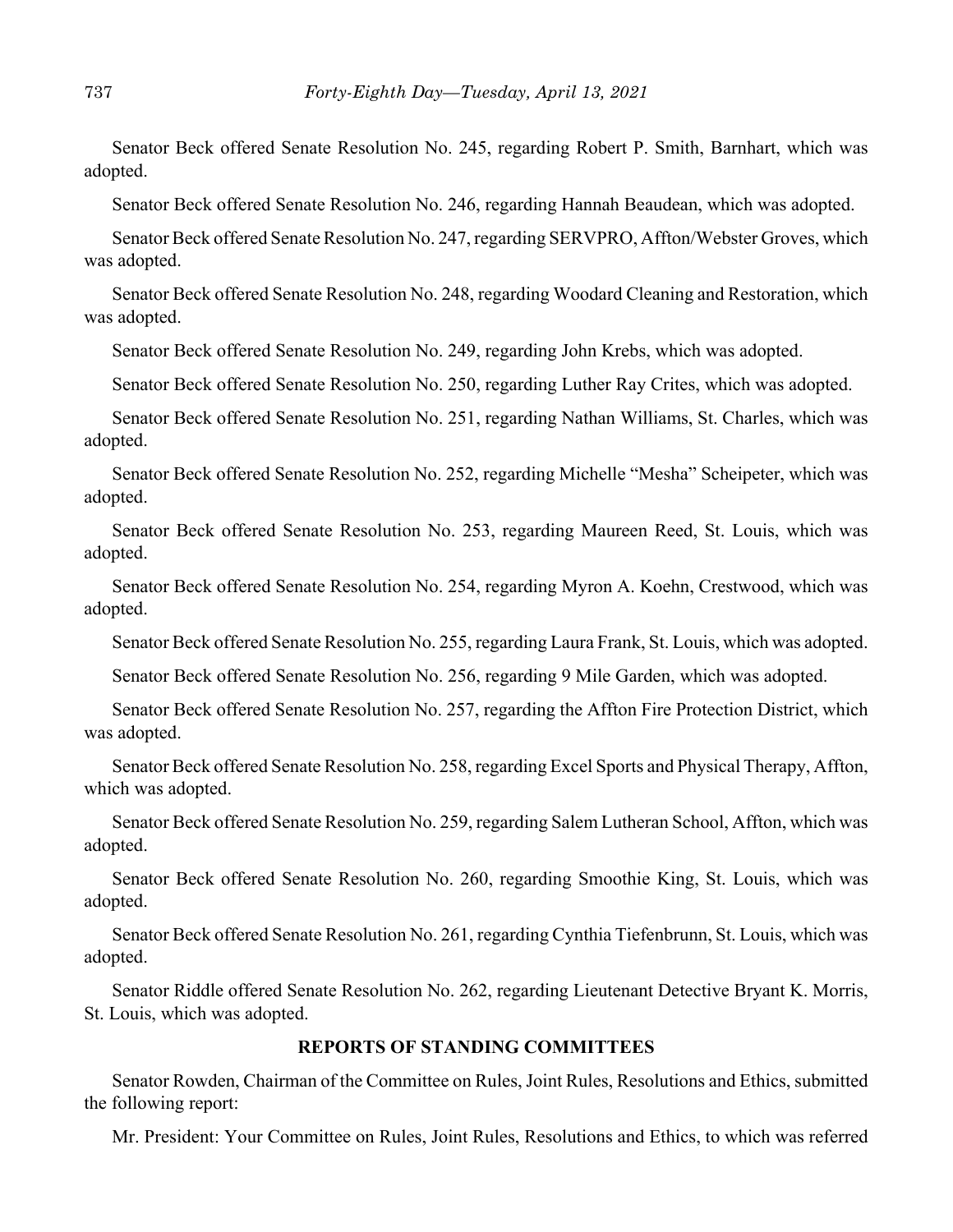**SS** for **SCS** for **SB 126**, begs leave to report that it has examined the same and finds that the bill has been truly perfected and that the printed copies furnished the Senators are correct.

#### **REFERRALS**

President Pro Tem Schatz referred **SS** for **SCS** for **SB 57** to the Committee on Governmental Accountability and Fiscal Oversight.

On motion of Senator Rowden, the Senate recessed until 2:00 p.m.

#### **RECESS**

The time of recess having expired, the Senate was called to order by President Kehoe.

President Pro Tem Schatz assumed the Chair.

# **SIGNING OF BILLS**

The President Pro Tem announced that all other business would be suspended and **SS** for **SCS** for **HCS** for **HB 430** and **SS** for **SCS** for **HCS** for **HB 429**, having passed both branches of the General Assembly, would be read at length by the Secretary, and if no objections be made, the bills would be signed by the President Pro Tem to the end that they may become law. No objections being made, the bills were so read by the Secretary and signed by the President Pro Tem.

# **REPORTS OF STANDING COMMITTEES**

On behalf of Senator Eigel, Chairman of the Committee on General Laws, Senator Rehder submitted the following report:

Mr. President: Your Committee on General Laws, to which was referred **SB 39**, begs leave to report that it has considered the same and recommends that the bill do pass.

Senator O'Laughlin, Chairman of the Committee on Education, submitted the following report:

Mr. President: Your Committee on Education, to which was referred **HCS** for **HB 349**, begs leave to report that it has considered the same and recommends that the bill do pass.

President Kehoe assumed the Chair.

# **SENATE BILLS FOR PERFECTION**

At the request of Senator Crawford, **SB 287** was placed on the Informal Calendar.

At the request of Senator Hegeman, **SB 282**, with **SCS**, was placed on the Informal Calendar.

At the request of Senator Cierpiot, **SB 202**, with **SCS**, was placed on the Informal Calendar.

Senator White moved that **SB 44** be taken up for perfection, which motion prevailed.

Senator White offered **SS** for **SB 44**, entitled:

# SENATE SUBSTITUTE FOR SENATE BILL NO. 44

An Act to repeal section 393.358, RSMo, and to enact in lieu thereof five new sections relating to water and sewer infrastructure.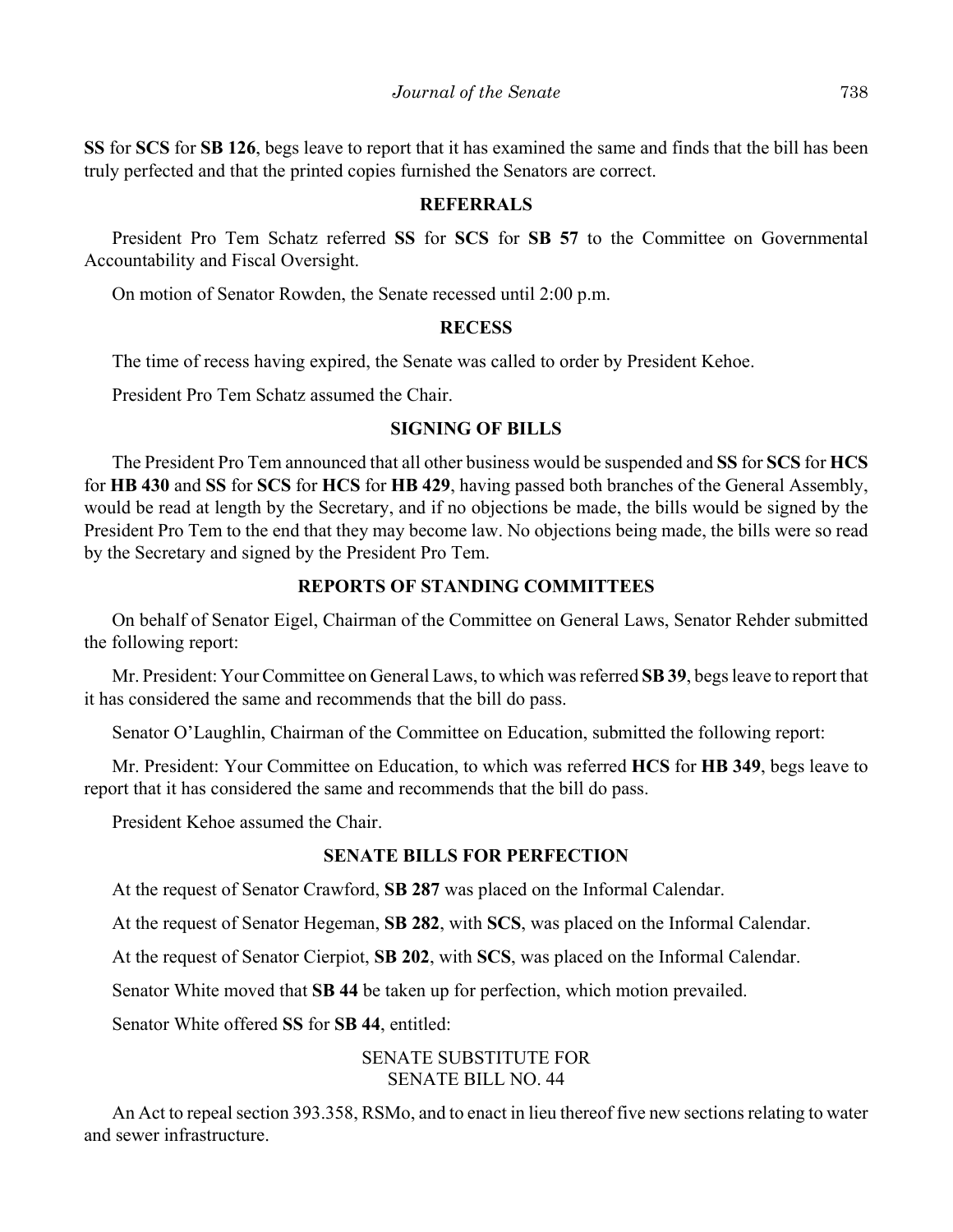Senator White moved that **SS** for **SB 44** be adopted.

Senator Hoskins offered **SA 1**:

#### SENATE AMENDMENT NO. 1

Amend Senate Substitute for Senate Bill No. 44, Page 1, In the Title, Lines 3-4,by striking "water and sewer infrastructure" and inserting in lieu thereof the following: "utilities"; and

Further amend said bill, page 11, Section 393.1509, line 154, by inserting after all of said line the following:

"394.120. 1. No person shall become a member of a cooperative unless such person shall agree to use electric energy furnished by the cooperative when such electric energy shall be available through its facilities. The bylaws of a cooperative may provide that any person, including an incorporator, shall cease to be a member thereof if he or she shall fail or refuse to use electric energy made available by the cooperative or if electric energy shall not be made available to such person by the cooperative within a specified time after such person shall have become a member thereof. Membership in the cooperative shall not be transferable, except as provided in the bylaws. The bylaws may prescribe additional qualifications and limitations in respect of membership.

2. An annual meeting of the members shall be held at such time as shall be provided in the bylaws.

3. Special meetings of the members may be called by the board of directors, by any three directors, by not less than ten percent of the members, or by the president.

4. Meetings of members shall be held at such place as may be provided in the bylaws. In the absence of any such provisions, all meetings shall be held in the city or town in which the principal office of the cooperative is located.

5. Except as herein otherwise provided, written or printed notice stating the time and place of each meeting of members and, in the case of a special meeting, the purpose or purposes for which the meeting is called, shall be given to each member, either personally or by mail, not less than ten nor more than twenty-five days before the date of the meeting.

6. Two percent of the first two thousand members and one percent of the remaining members, present in person, or if the bylaws so provide, participating electronically or by mail, shall constitute a quorum for the transaction of business at all meetings of the members, unless the bylaws prescribe the presence of a greater percentage of the members for a quorum. If less than a quorum is present at any meeting, a majority of those present in person may adjourn the meeting from time to time without further notice.

7. Each member shall be entitled to one vote on each matter submitted to a vote at a meeting. Voting shall be in person, but, if the bylaws so provide, may also be by proxy, by electronic means, by mail, or any combination thereof. If the bylaws provide for voting by proxy, by electronic means, or by mail, they shall also prescribe the conditions under which proxy, electronic, or mail voting shall be exercised. In any event, no person shall vote as proxy for more than two members at any meeting of the members.

**8. Notwithstanding the provisions of subsections 2 and 7 of this section, the board of directors shall have the power to set the time and place of the annual meeting and also to provide for voting by proxy, electronic means, by mail, or any combination thereof, and to prescribe the conditions under which such voting shall be exercised. The meeting requirement provided in this section may be**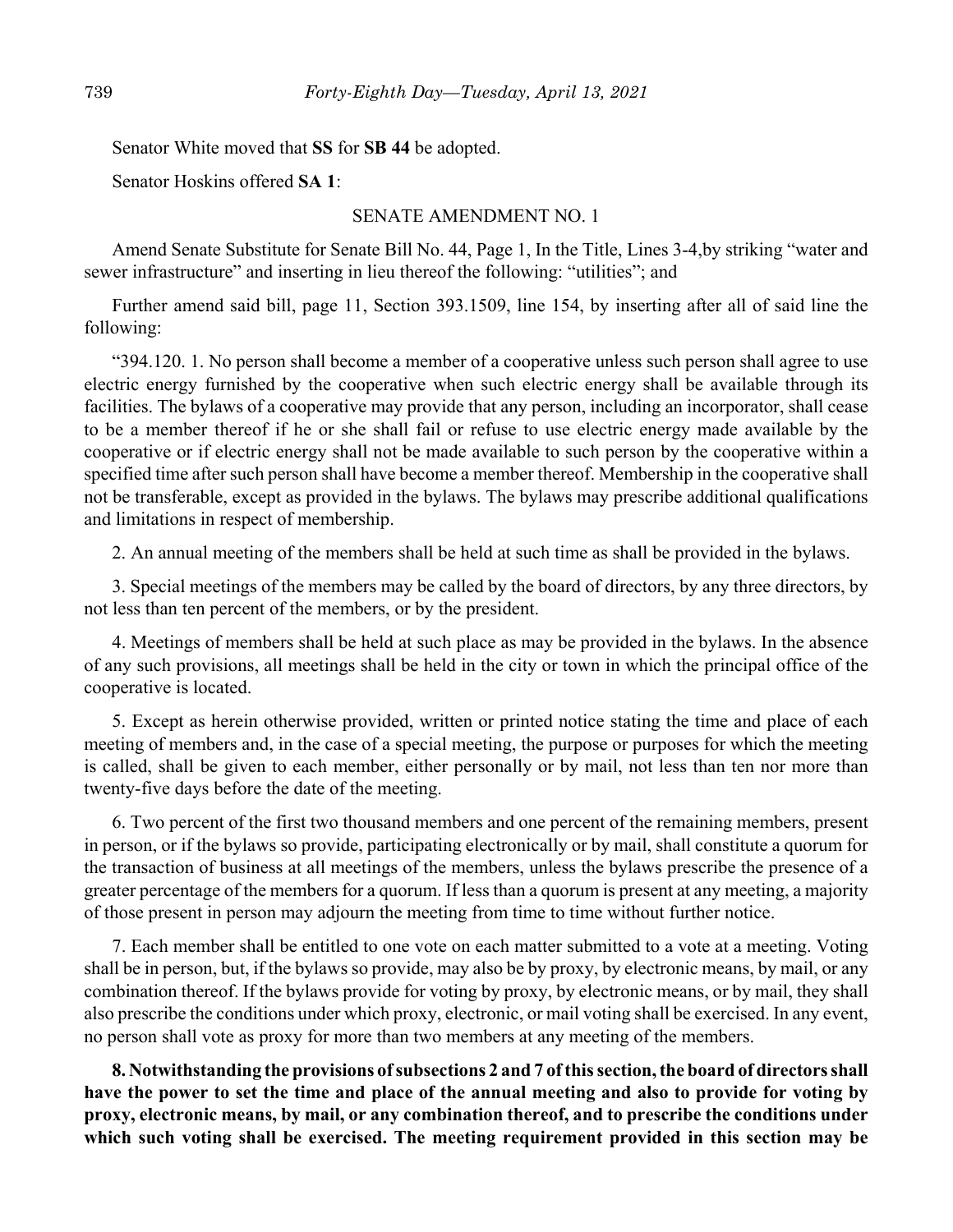# **satisfied through virtual means. The provisions of this subsection shall expire on August 28, 2022.**"; and

Further amend the title and enacting clause accordingly.

Senator Hoskins moved that the above amendment be adopted, which motion prevailed.

Senator Brattin offered **SA 2**:

#### SENATE AMENDMENT NO. 2

Amend Senate Substitute for Senate Bill No. 44, Page 1, Section A, Line 4, by inserting after all of said line the following:

"204.569. When an unincorporated sewer subdistrict of a common sewer district has been formed pursuant to sections 204.565 to 204.573, the board of trustees of the common sewer district shall have the same powers with regard to the subdistrict as for the common sewer district as a whole, plus the following additional powers:

(1) To enter into agreements to accept, take title to, or otherwise acquire, and to operate such sewers, sewer systems, treatment and disposal facilities, and other property, both real and personal, of the political subdivisions included in the subdistrict as the board determines to be in the interest of the common sewer district to acquire or operate, according to such terms and conditions as the board finds reasonable, provided that such authority shall be in addition to the powers of the board of trustees pursuant to section 204.340;

(2) To provide for the construction, extension, improvement, and operation of such sewers, sewer systems, and treatment and disposal facilities, as the board determines necessary for the preservation of public health and maintenance of sanitary conditions in the subdistrict;

(3) For the purpose of meeting the costs of activities undertaken pursuant to the authority granted in this section, to issue bonds in anticipation of revenues of the subdistrict in the same manner as set out in sections 204.360 to 204.450, for other bonds of the common sewer district. Issuance of such bonds for the subdistrict shall require the assent only of four-sevenths of the voters of the subdistrict voting on the question**[**, and**] except that, as an alternative to such a vote, if the subdistrict is a part of a common sewer district located in whole or in part in any county of the first classification without a charter form of government adjacent to a county of the first classification with a charter form of government and a population of at least six hundred thousand and not more than seven hundred fifty thousand, bonds may be issued for such subdistrict if the question receives the written assent of three-quarters of the customers of the subdistrict in a manner consistent with section 204.370, where "customer", as used in this subdivision, means any political subdivision within the subdistrict that has a service or user agreement with the common sewer district.** The principal and interest of such bonds shall be payable only from the revenues of the subdistrict and not from any revenues of the common sewer district as a whole;

(4) To charge the costs of the common sewer district for operation and maintenance attributable to the subdistrict, plus a proportionate share of the common sewer district's costs of administration to revenues of the subdistrict and to consider such costs in determining reasonable charges to impose within the subdistrict under section 204.440;

(5) With prior concurrence of the subdistrict's advisory board, to provide for the treatment and disposal of sewage from the subdistrict in or by means of facilities of the common sewer district not located within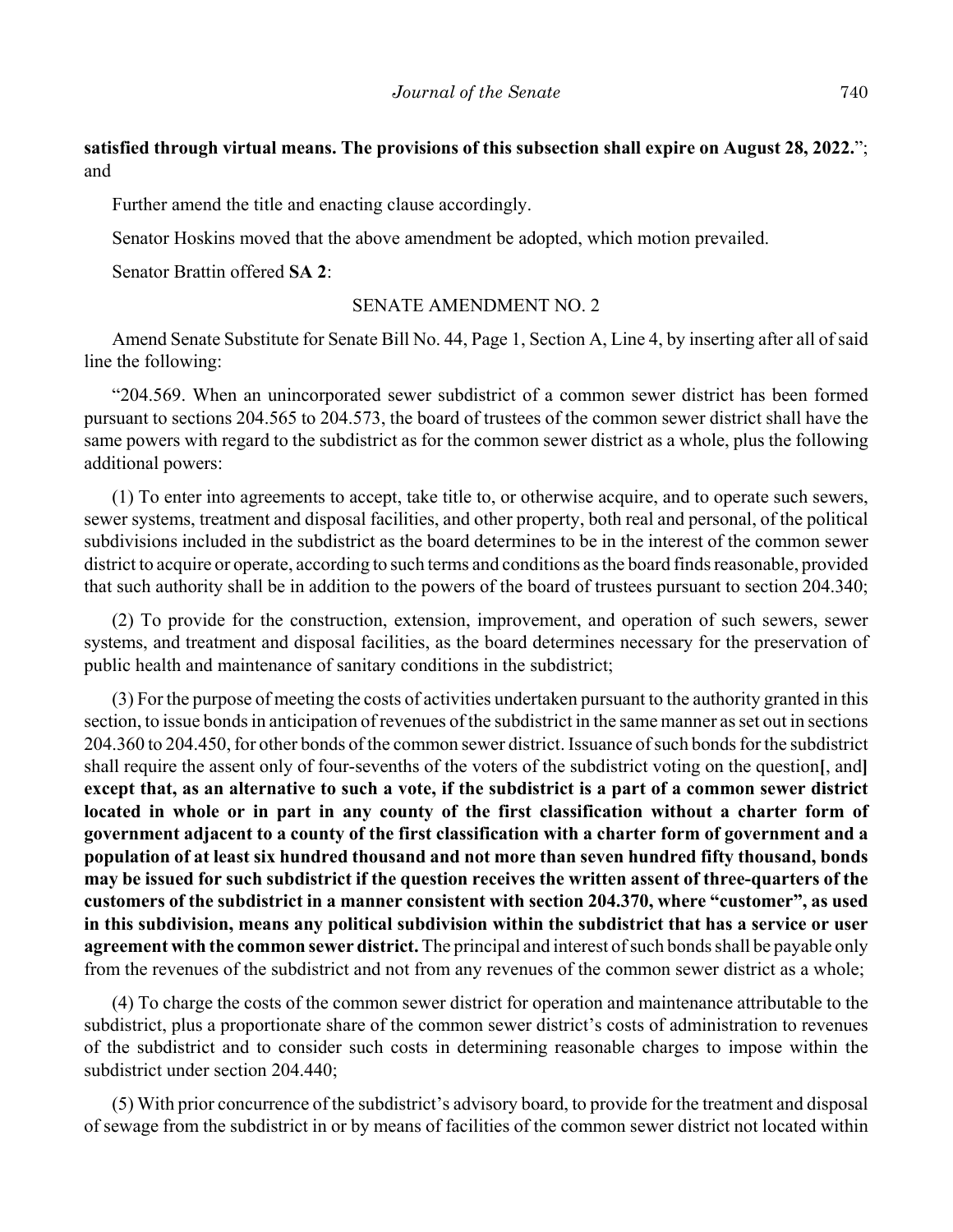the subdistrict, in which case the board of trustees shall also have authority to charge a proportionate share of the costs of the common sewer district for operation and maintenance to revenues of the subdistrict and to consider such costs in determining reasonable charges to impose within the subdistrict under section 204.440."; and

Further amend the title and enacting clause

Senator Brattin moved that the above amendment be adopted, which motion prevailed.

Senator Koenig offered **SA 3**:

# SENATE AMENDMENT NO. 3

Amend Senate Substitute for Senate Bill No. 44, Page 1, In the Title, Lines 3-4, by striking "water and sewer infrastructure" and inserting in lieu thereof the following: "utilities"; and

Further amend said bill and page, Section A, line 4, by inserting after all of said line the following:

"137.010. The following words, terms and phrases when used in laws governing taxation and revenue in the state of Missouri shall have the meanings ascribed to them in this section, except when the context clearly indicates a different meaning:

(1) "Grain and other agricultural crops in an unmanufactured condition" shall mean grains and feeds including, but not limited to, soybeans, cow peas, wheat, corn, oats, barley, kafir, rye, flax, grain sorghums, cotton, and such other products as are usually stored in grain and other elevators and on farms; but excluding such grains and other agricultural crops after being processed into products of such processing, when packaged or sacked. The term "processing" shall not include hulling, cleaning, drying, grating, or polishing;

(2) "Hydroelectric power generating equipment", very-low-head turbine generators with a nameplate generating capacity of at least four hundred kilowatts but not more than six hundred kilowatts and machinery and equipment used directly in the production, generation, conversion, storage, or conveyance of hydroelectric power to land-based devices and appurtenances used in the transmission of electrical energy;

(3) "Intangible personal property", for the purpose of taxation, shall include all property other than real property and tangible personal property, as defined by this section;

(4) "Real property" includes land itself, whether laid out in town lots or otherwise, and all growing crops, buildings, structures, **capitalized overhead expenses,** improvements and fixtures of whatever kind thereon, hydroelectric power generating equipment, the installed poles used in the transmission or reception of electrical energy, audio signals, video signals or similar purposes, provided the owner of such installed poles is also an owner of a fee simple interest, possessor of an easement, holder of a license or franchise, or is the beneficiary of a right-of-way dedicated for public utility purposes for the underlying land; **and** attached wires, transformers, amplifiers, substations, and other such devices and appurtenances used in the transmission or reception of electrical energy, audio signals, video signals or similar purposes when owned by the owner of the installed poles, otherwise such items are considered personal property; and stationary property used for transportation or storage of **[**liquid and gaseous products, including, but not limited to, petroleum products, natural gas,**]** propane or LP gas equipment**[**, water, and sewage**]**;

(5) "Reliever airport", any land and improvements, exclusive of structures, on privately owned airports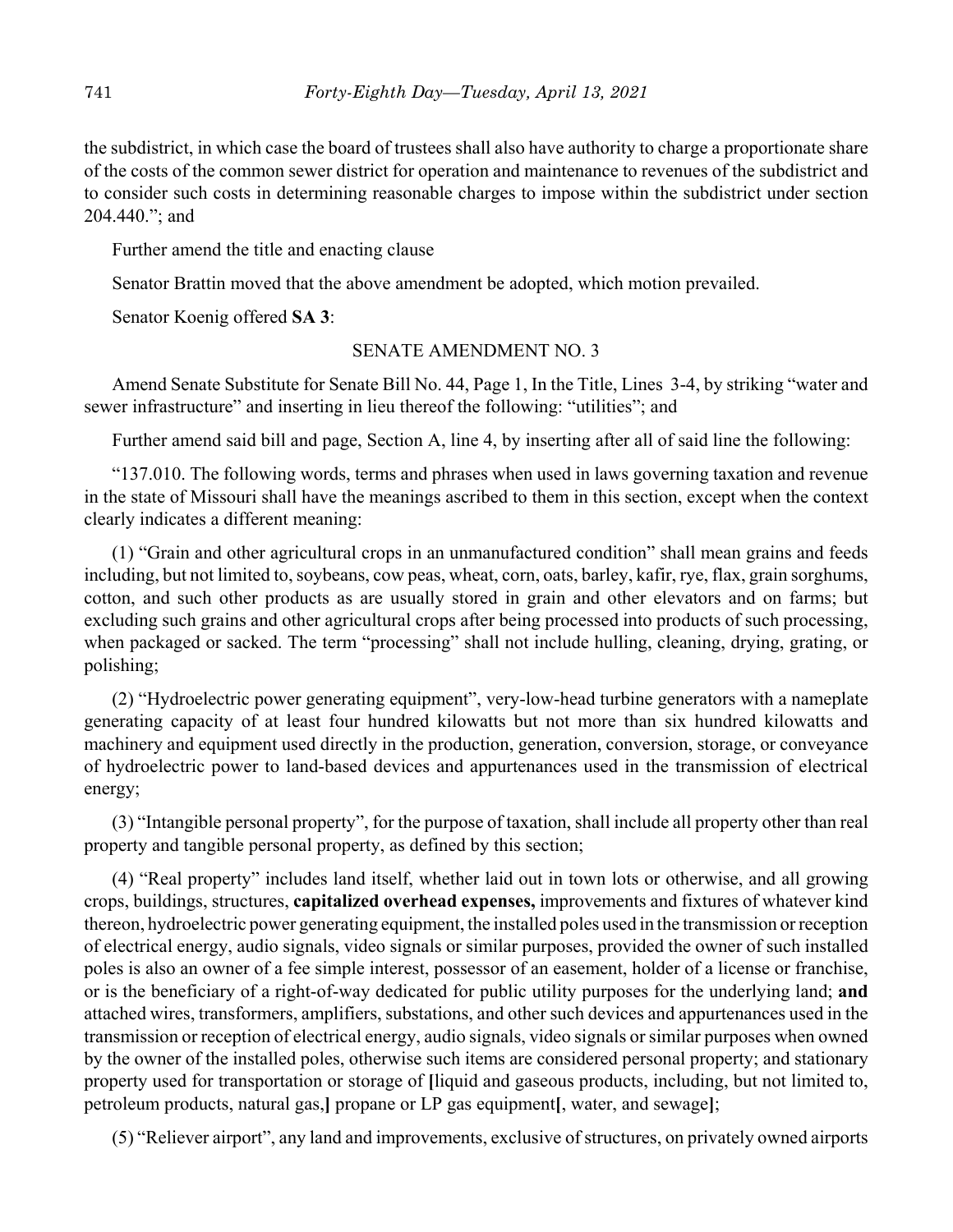that qualify as reliever airports under the National Plan of Integrated Airport Systems that may receive federal airport improvement project funds through the Federal Aviation Administration;

(6) "Tangible personal property" includes every tangible thing being the subject of ownership or part ownership whether animate or inanimate, other than money, and not forming part or parcel of real property as herein defined, but does not include household goods, furniture, wearing apparel and articles of personal use and adornment, as defined by the state tax commission, owned and used by a person in his home or dwelling place. **Stationary property used for transportation or storage of liquid and gaseous products, including, but not limited to, petroleum products, natural gas that is not propane or LP gas, water, and sewage shall be considered tangible personal property.**

137.122. 1. As used in this section, the following terms mean:

(1) "Business personal property", tangible personal property which is used in a trade or business or used for production of income and which has a determinable life of longer than one year except that supplies used by a business shall also be considered business personal property, but shall not include livestock, farm machinery, grain and other agricultural crops in an unmanufactured condition, property subject to the motor vehicle registration provisions of chapter 301, property assessed under section 137.078, the property of rural electric cooperatives under chapter 394, or property assessed by the state tax commission under chapters 151, 153, and 155, section 137.022, and sections 137.1000 to 137.1030;

(2) "Class life", the class life of property as set out in the federal Modified Accelerated Cost Recovery System life tables or their successors under the Internal Revenue Code as amended;

(3) "Economic or functional obsolescence", a loss in value of personal property above and beyond physical deterioration and age of the property. Such loss may be the result of economic or functional obsolescence or both;

(4) "Original cost", the price the current owner, the taxpayer, paid for the item without freight, installation, or sales or use tax. In the case of acquisition of items of personal property as part of an acquisition of an entity, the original cost shall be the historical cost of those assets remaining in place and in use and the placed-in-service date shall be the date of acquisition by the entity being acquired;

(5) "Placed in service", property is placed in service when it is ready and available for a specific use, whether in a business activity, an income-producing activity, a tax-exempt activity, or a personal activity. Even if the property is not being used, the property is in service when it is ready and available for its specific use;

(6) "Recovery period", the period over which the original cost of depreciable tangible personal property shall be depreciated for property tax purposes and shall be the same as the recovery period allowed for such property under the Internal Revenue Code.

2. To establish uniformity in the assessment of depreciable tangible personal property, each assessor shall use the standardized schedule of depreciation in this section to determine the assessed valuation of depreciable tangible personal property for the purpose of estimating the value of such property subject to taxation under this chapter.

3. For purposes of this section, and to estimate the value of depreciable tangible personal property for mass appraisal purposes, each assessor shall value depreciable tangible personal property by applying the class life and recovery period to the original cost of the property according to the following depreciation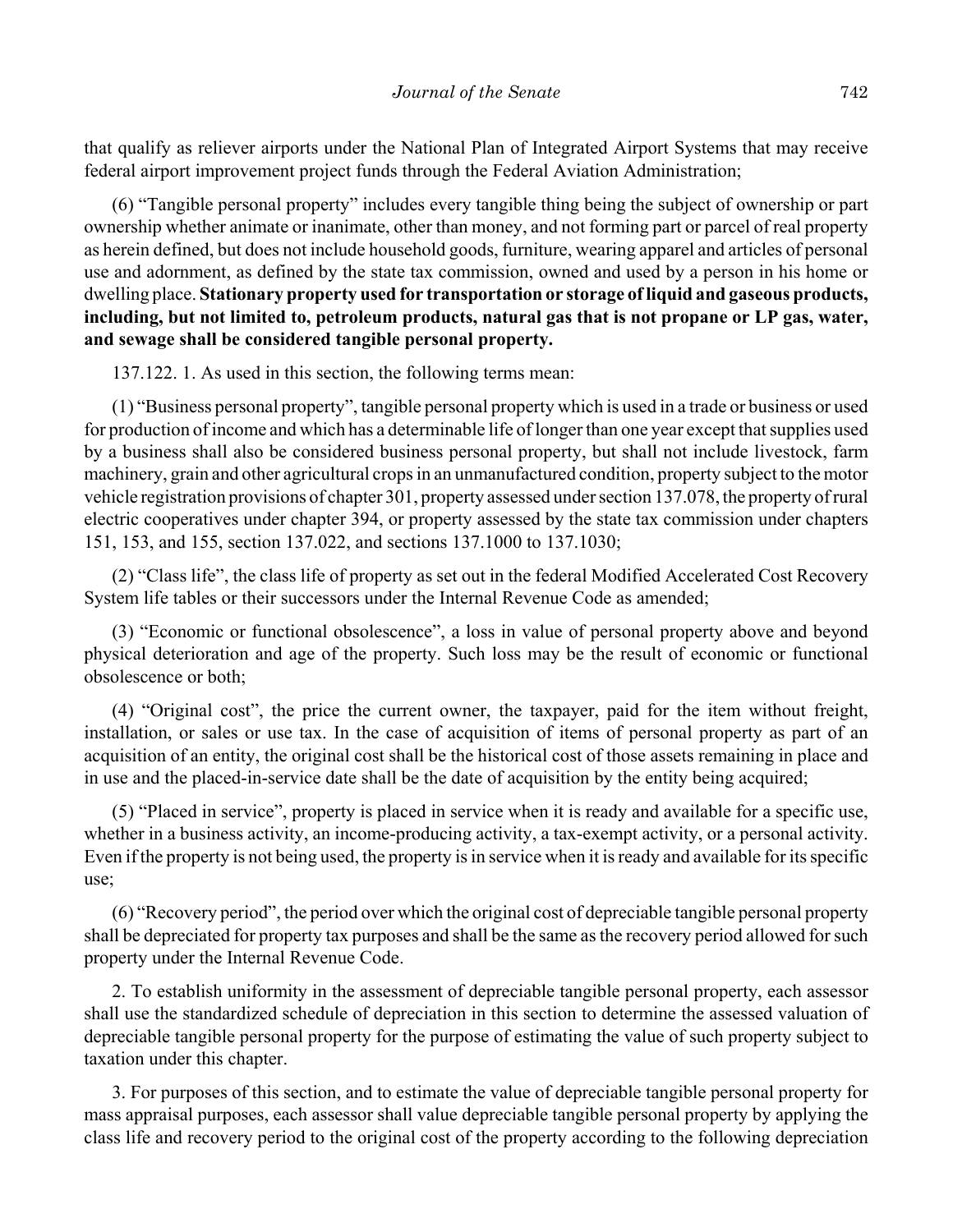schedule. The percentage shown for the first year shall be the percentage of the original cost used for January first of the year following the year of acquisition of the property, and the percentage shown for each succeeding year shall be the percentage of the original cost used for January first of the respective succeeding year as follows:

| Year           |       |       |       | Recovery Period in Years |       |       |
|----------------|-------|-------|-------|--------------------------|-------|-------|
|                | 3     | 5     |       | 10                       | 15    | 20    |
| 1              | 75.00 | 85.00 | 89.29 | 92.50                    | 95.00 | 96.25 |
| 2              | 37.50 | 59.50 | 70.16 | 78.62                    | 85.50 | 89.03 |
| 3              | 12.50 | 41.65 | 55.13 | 66.83                    | 76.95 | 82.35 |
| $\overline{4}$ | 5.00  | 24.99 | 42.88 | 56.81                    | 69.25 | 76.18 |
| 5              |       | 10.00 | 30.63 | 48.07                    | 62.32 | 70.46 |
| 6              |       |       | 18.38 | 39.33                    | 56.09 | 65.18 |
| 7              |       |       | 10.00 | 30.59                    | 50.19 | 60.29 |
| 8              |       |       |       | 21.85                    | 44.29 | 55.77 |
| 9              |       |       |       | 15.00                    | 38.38 | 51.31 |
| 10             |       |       |       |                          | 32.48 | 46.85 |
| 11             |       |       |       |                          | 26.57 | 42.38 |
| 12             |       |       |       |                          | 20.67 | 37.92 |
| 13             |       |       |       |                          | 15.00 | 33.46 |
| 14             |       |       |       |                          |       | 29.00 |
| 15             |       |       |       |                          |       | 24.54 |
| 16             |       |       |       |                          |       | 20.08 |
| 17             |       |       |       |                          |       | 20.00 |

Depreciable tangible personal property in all recovery periods shall continue in subsequent years to have the depreciation factor last listed in the appropriate column so long as it is owned or held by the taxpayer. The state tax commission shall study and analyze the values established by this method of assessment and in every odd-numbered year make recommendations to the joint committee on tax policy pertaining to any changes in this methodology, if any, that are warranted.

4. Such estimate of value determined under this section shall be presumed to be correct for the purpose of determining the true value in money of the depreciable tangible personal property, but such estimation may be disproved **by a taxpayer** by substantial and persuasive evidence of the true value in money under any method determined by the state tax commission to be correct, including, but not limited to, an appraisal of the tangible personal property specifically utilizing generally accepted appraisal techniques, and contained in a narrative appraisal report in accordance with the Uniform Standards of Professional Appraisal Practice or by proof of economic or functional obsolescence or evidence of excessive physical deterioration. For purposes of appeal of the provisions of this section, the salvage or scrap value of depreciable tangible personal property may only be considered if the property is not in use as of the assessment date.

5. This section shall not apply to business personal property placed in service before January 2, 2006. Nothing in this section shall create a presumption as to the proper method of determining the assessed valuation of business personal property placed in service before January 2, 2006**, provided, however, that as of January 1, 2021, this section shall apply to all stationary property used for transportation or storage of liquid and gaseous products, including, but not limited to, petroleum products, natural gas**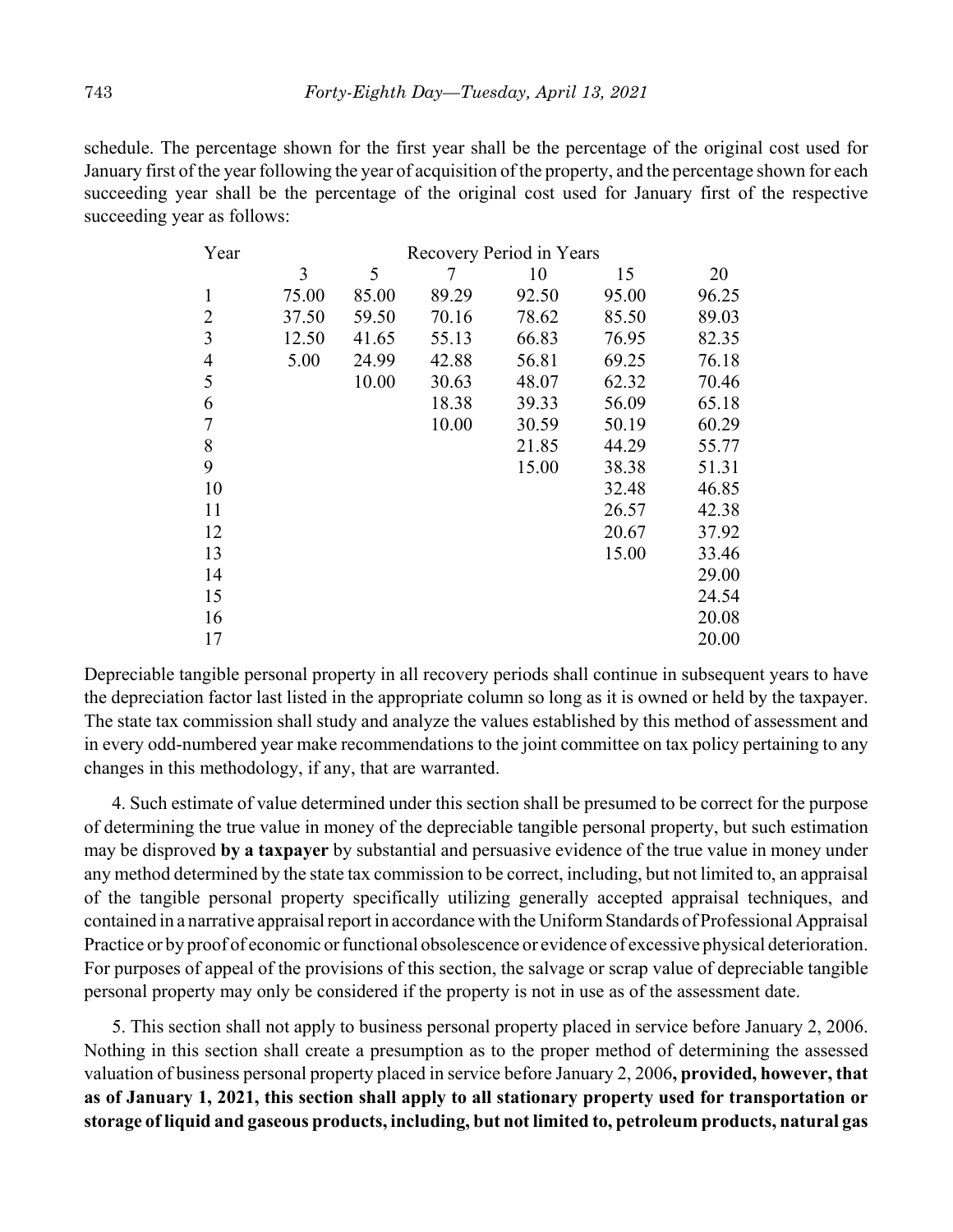#### **that is not propane or LP gas, water, and sewage that was or will be placed in service at any time**.

6. The provisions of this section are not intended to modify the definition of tangible personal property as defined in section 137.010."; and

Further amend the title and enacting clause accordingly.

Senator Koenig moved that the above amendment be adopted.

Senator Koenig offered **SA 1** to **SA 3**, which was read:

# SENATE AMENDMENT NO. 1 TO SENATE AMENDMENT NO. 3

Amend Senate Amendment No. 3 to Senate Substitute for Senate Bill No. 44, Page 2, Line 35, by striking the words "capitalized overhead expenses,".

Senator Koenig moved that the above amendment be adopted, which motion prevailed.

Senator Koenig moved that **SA 3**, as amended, be adopted, which motion prevailed.

Senator Brown offered **SA 4**:

#### SENATE AMENDMENT NO. 4

Amend Senate Substitute for Senate Bill No. 44, Page 11, Section 393.1509, Line 154, by inserting after all of said line the following:

# "**11. The provisions of sections 393.1500 to 393.1509 shall expire on December 31, 2031.**".

Senator Brown moved that the above amendment be adopted.

Senator Schupp offered **SA 1** to **SA 4**, which was read:

SENATE AMENDMENT NO. 1 TO SENATE AMENDMENT NO. 4

Amend Senate Amendment No. 4 to Senate Substitute for Senate Bill No. 44, Page 1, Line 4, by striking "2031" and inserting in lieu thereof the following: "**2027**".

Senator Schupp moved that the above amendment be adopted and requested that a roll call vote be taken. She was joined in her request by Senators Bernskoetter, Mosley, Rizzo, and Williams.

**SA 1** to **SA 4** failed of adoption by the following vote:

|         | YEAS—Senators |                |              |          |          |          |
|---------|---------------|----------------|--------------|----------|----------|----------|
| Arthur  | Bernskoetter  | Luetkemeyer    | May          | Mosley   | Razer    | Rizzo    |
| Roberts | Schupp        | Washington     | Williams-11  |          |          |          |
|         | NAYS—Senators |                |              |          |          |          |
| Bean    | Beck          | <b>Brattin</b> | <b>Brown</b> | Burlison | Cierpiot | Crawford |
| Eigel   | Eslinger      | Gannon         | Hegeman      | Hoskins  | Hough    | Koenig   |
| Moon    | $O'$ Laughlin | Onder          | Rehder       | Riddle   | Rowden   | Schatz   |
| White   | Wieland-23    |                |              |          |          |          |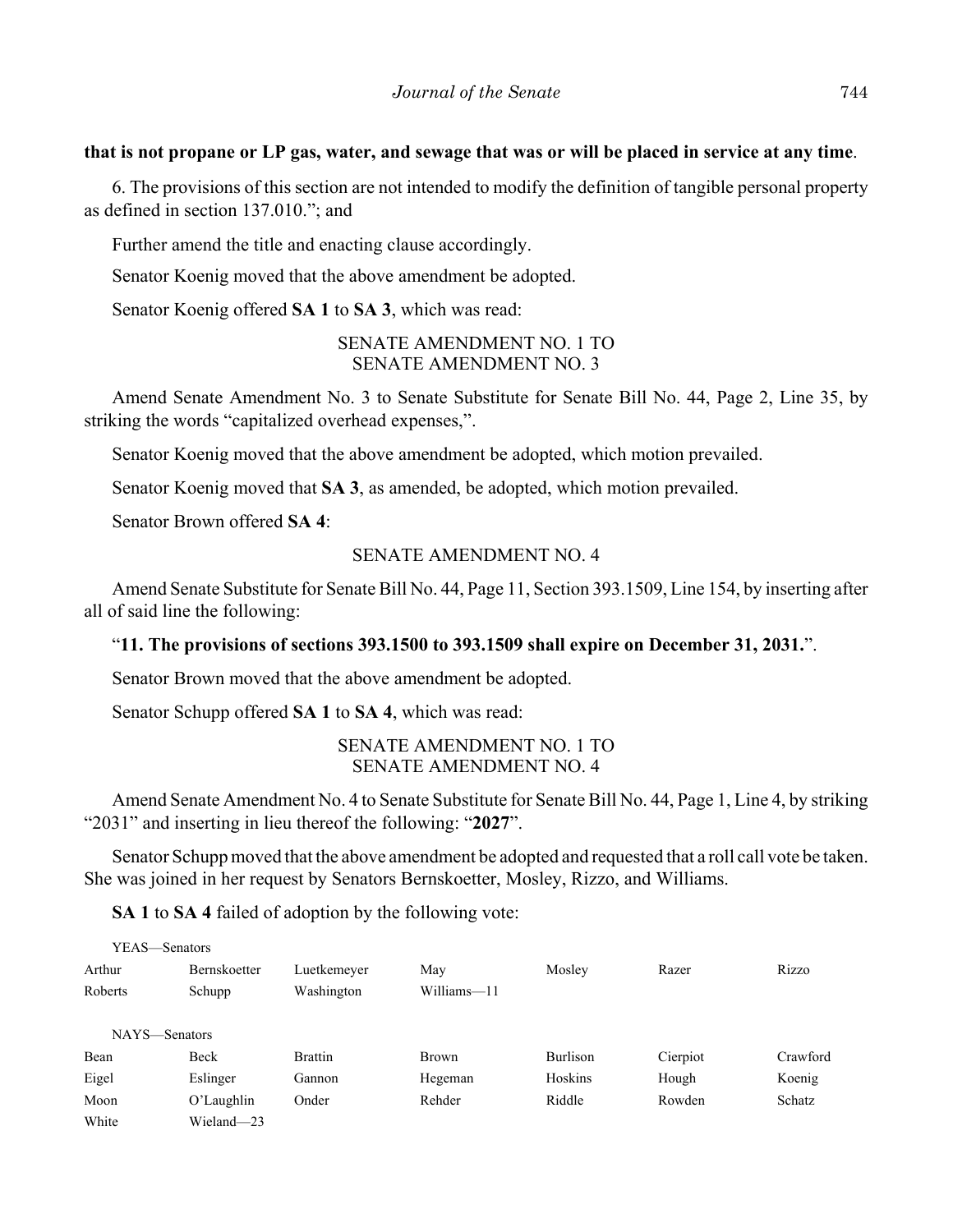Absent—Senators—None

Absent with leave—Senators—None

Vacancies—None

Senator Brown moved that **SA 4** be adopted, which motion prevailed.

Senator Riddle offered **SA 5**:

#### SENATE AMENDMENT NO. 5

Amend Senate Substitute for Senate Bill No. 44, Page 1, Section A, Line 4, by inserting after all of said line the following:

"153.030. 1. All bridges over streams dividing this state from any other state owned, used, leased or otherwise controlled by any person, corporation, railroad company or joint stock company, and all bridges across or over navigable streams within this state, where the charge is made for crossing the same, which are now constructed, which are in the course of construction, or which shall hereafter be constructed, and all property, real and tangible personal, owned, used, leased or otherwise controlled by telegraph, telephone, electric power and light companies, electric transmission lines, pipeline companies and express companies shall be subject to taxation for state, county, municipal and other local purposes to the same extent as the property of private persons.

2. And taxes levied thereon shall be levied and collected in the manner as is now or may hereafter be provided by law for the taxation of railroad property in this state, and county commissions, county boards of equalization and the state tax commission are hereby required to perform the same duties and are given the same powers, including punitive powers, in assessing, equalizing and adjusting the taxes on the property set forth in this section as the county commissions and boards of equalization and state tax commission have or may hereafter be empowered with, in assessing, equalizing, and adjusting the taxes on railroad property; and an authorized officer of any such bridge, telegraph, telephone, electric power and light companies, electric transmission lines, pipeline companies, or express company or the owner of any such toll bridge, is hereby required to render reports of the property of such bridge, telegraph, telephone, electric power and light companies, electric transmission lines, pipeline companies, or express companies in like manner as the authorized officer of the railroad company is now or may hereafter be required to render for the taxation of railroad property.

3. On or before the fifteenth day of April in the year 1946 and each year thereafter an authorized officer of each such company shall furnish the state tax commission and county clerks a report, duly subscribed and sworn to by such authorized officer, which is like in nature and purpose to the reports required of railroads under chapter 151 showing the full amount of all real and tangible personal property owned, used, leased or otherwise controlled by each such company on January first of the year in which the report is due.

4. If any telephone company assessed pursuant to chapter 153 has a microwave relay station or stations in a county in which it has no wire mileage but has wire mileage in another county, then, for purposes of apportioning the assessed value of the distributable property of such companies, the straight line distance between such microwave relay stations shall constitute miles of wire. In the event that any public utility company assessed pursuant to this chapter has no distributable property which physically traverses the counties in which it operates, then the assessed value of the distributable property of such company shall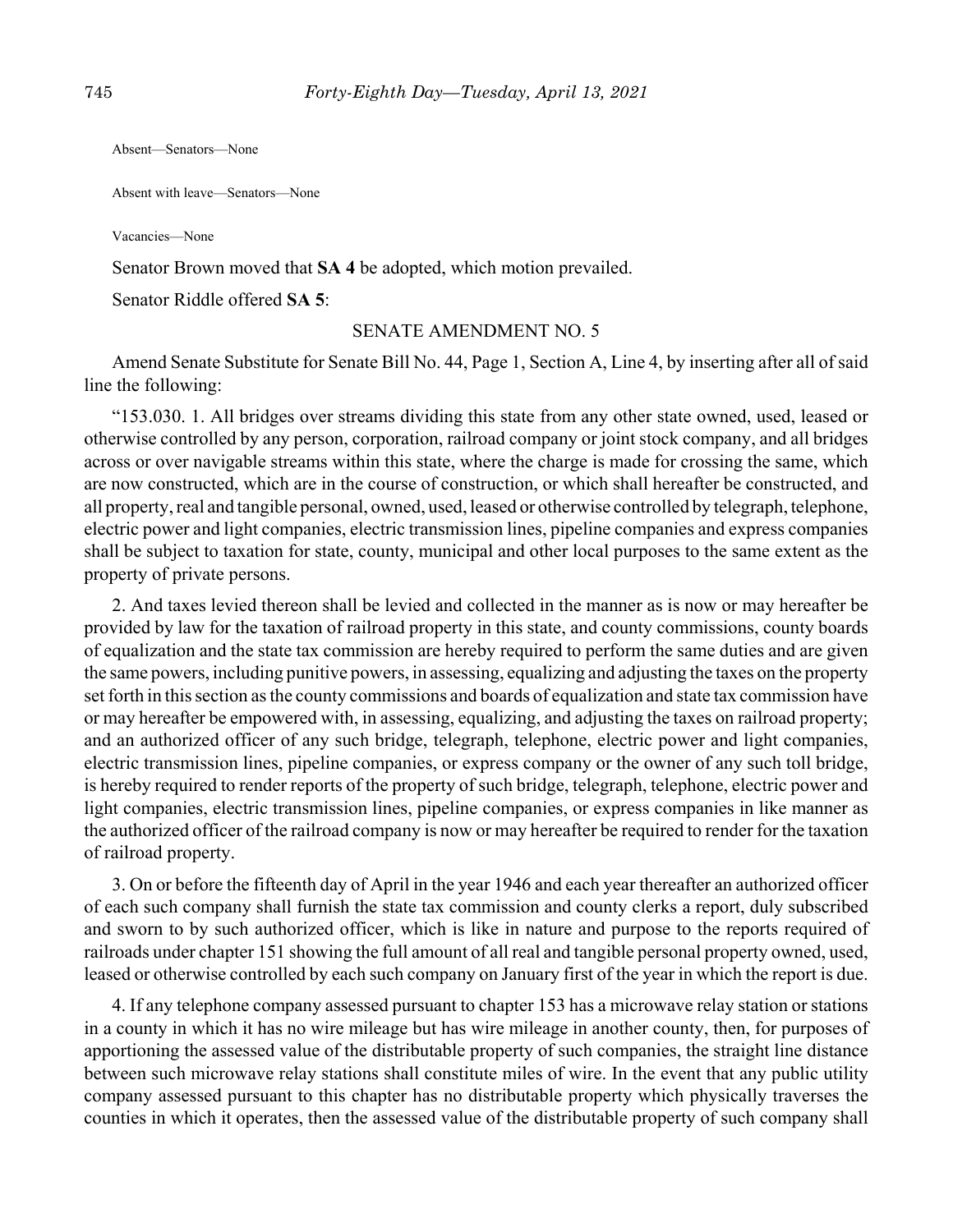be apportioned to the physical location of the distributable property.

5. (1) Notwithstanding any provision of law to the contrary, beginning January 1, 2019, a telephone company shall make a one-time election within the tax year to be assessed:

(a) Using the methodology for property tax purposes as provided under this section; or

(b) Using the methodology for property tax purposes as provided under this section for property consisting of land and buildings and be assessed for all other property exclusively using the methodology utilized under section 137.122.

If a telephone company begins operations, including a merger of multiple telephone companies, after August 28, 2018, it shall make its one-time election to be assessed using the methodology for property tax purposes as described under paragraph (b) of subdivision (1) of this subsection within the year in which the telephone company begins its operations. A telephone company that fails to make a timely election shall be deemed to have elected to be assessed using the methodology for property tax purposes as provided under subsections 1 to 4 of this section.

(2) The provisions of this subsection shall not be construed to change the original assessment jurisdiction of the state tax commission.

(3) Nothing in subdivision (1) of this subsection shall be construed as applying to any other utility.

(4) (a) The provisions of this subdivision shall ensure that school districts may avoid any fiscal impact as a result of a telephone company being assessed under the provisions of paragraph (b) of subdivision (1) of this subsection. If a school district's current operating levy is below the greater of its most recent voterapproved tax rate or the most recent voter-approved tax rate as adjusted under subdivision (2) of subsection 5 of section 137.073, it shall comply with section 137.073.

(b) Beginning January 1, 2019, any school district currently operating at a tax rate equal to the greater of the most recent voter-approved tax rate or the most recent voter-approved tax rate as adjusted under subdivision (2) of subsection 5 of section 137.073 that receives less tax revenue from a specific telephone company under this subsection, on or before January thirty-first of the year following the tax year in which the school district received less revenue from a specific telephone company, may by resolution of the school board impose a fee, as determined under this subsection, in order to obtain such revenue. The resolution shall include all facts that support the imposition of the fee. If the school district receives voter approval to raise its tax rate, the district shall no longer impose the fee authorized in this paragraph.

(c) Any fee imposed under paragraph (b) of this subdivision shall be determined by taking the difference between the tax revenue the telephone company paid in the tax year in question and the tax revenue the telephone company would have paid in such year had it not made an election under subdivision (1) of this subsection, which shall be calculated by taking the telephone company valuations in the tax year in question, as determined by the state tax commission under paragraph (d) of this subdivision, and applying such valuations to the apportionment process in subsection 2 of section 151.150. The school district shall issue a billing, as provided in this subdivision, to any such telephone company. A telephone company shall have forty-five days after receipt of a billing to remit its payment of its portion of the fees to the school district. Notwithstanding any other provision of law, the issuance or receipt of such fee shall not be used:

a. In determining the amount of state aid that a school district receives under section 163.031;

b. In determining the amount that may be collected under a property tax levy by such district; or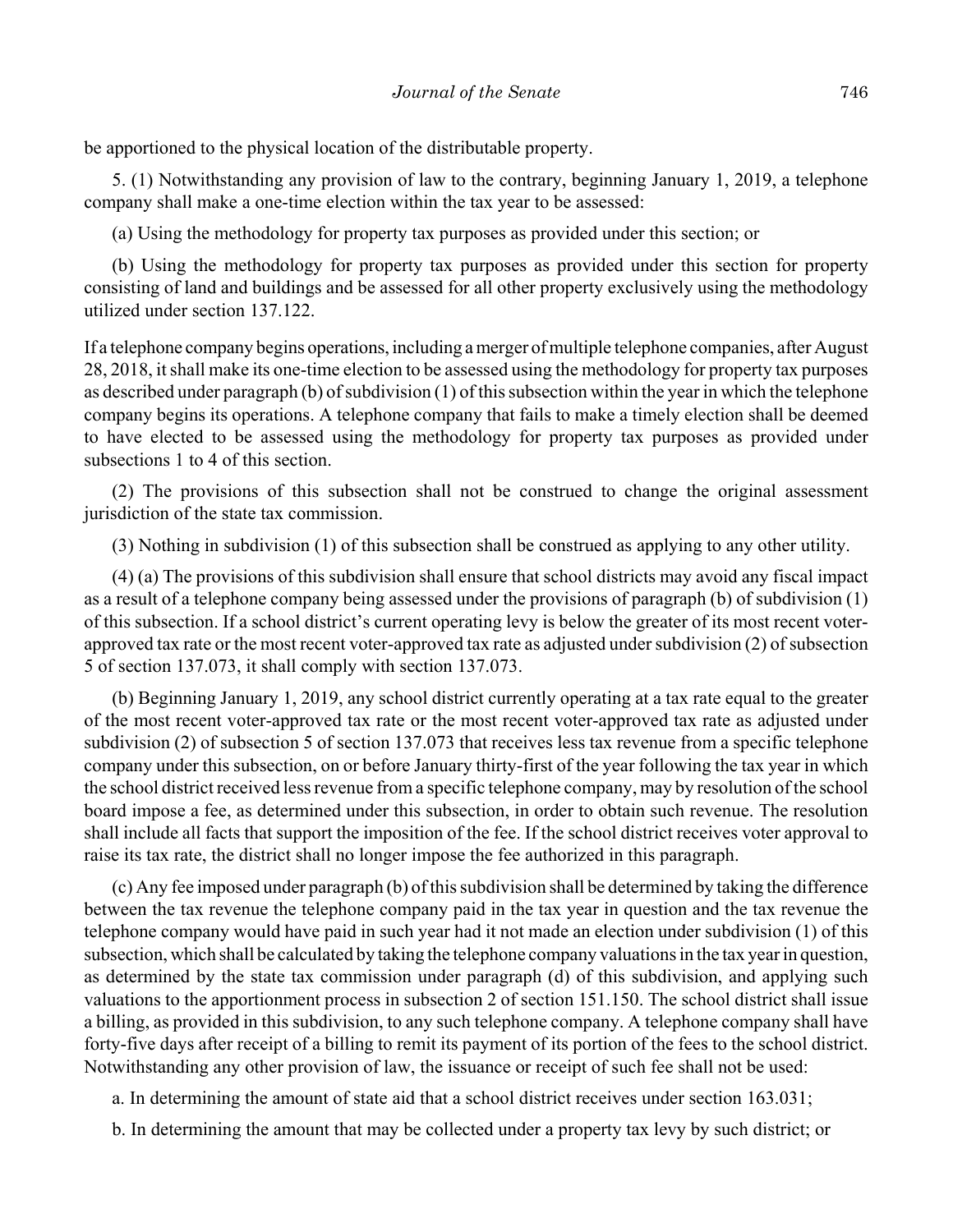c. For any other purpose.

For the purposes of accounting, a telephone company that issues a payment to a school district under this subsection shall treat such payment as a tax.

(d) When establishing the valuation of a telephone company assessed under paragraph (b) of subdivision (1) of this subsection, the state tax commission shall also determine the difference between the assessed value of a telephone company if:

a. Assessed under paragraph (b) of subdivision (1) of this subsection; and

b. Assessed exclusively under subsections 1 to 4 of this section.

The state tax commission shall then apportion such amount to each county and provide such information to any school district making a request for such information.

(e) This subsection shall expire when no school district is eligible for a fee.

6. (1) If any public utility company assessed pursuant to this chapter has ownership of any real or personal property associated with a project which uses wind energy directly to generate electricity, such wind energy project property shall be valued and taxed by any local authorities having jurisdiction under the provisions of chapter 137 and other relevant provisions of the law.

(2) Notwithstanding any provision of law to the contrary, beginning January 1, 2020, for any public utility company assessed pursuant to this chapter which has a wind energy project, such wind energy project shall be assessed using the methodology for real and personal property as provided in this subsection:

(a) Any wind energy property of such company shall be assessed upon the county assessor's local tax rolls;

(b) Any property consisting of land and buildings related to the wind energy project shall be assessed under chapter 137; and

(c) All other business or personal property related to the wind energy project shall be assessed using the methodology provided under section 137.122.

**7. (1) If any public utility company assessed pursuant to this chapter has ownership of any real or personal property associated with a generation project which was originally constructed utilizing financing authorized pursuant to chapter 100 for construction, upon the transfer of ownership of such property to the public utility company such property shall be valued and taxed by any local authorities having jurisdiction under the provisions of chapter 137 and other relevant provisions of law.**

**(2) Notwithstanding any provision of law to the contrary, beginning January 1, 2022, for any public utility company assessed pursuant to this chapter which has ownership of any real or personal property associated with a generation project which was originally constructed utilizing financing authorized pursuant to chapter 100 for construction, upon the transfer of ownership of such property to the public utility company such property shall be assessed as follows:**

**(a) Any property associated with a generation project which was originally constructed utilizing financing authorized pursuant to chapter 100 for construction shall be assessed upon the county assessor's local tax rolls. The assessor shall rely on the public utility company for cost information of the generation portion of the property as found in the public utility company's Federal Energy**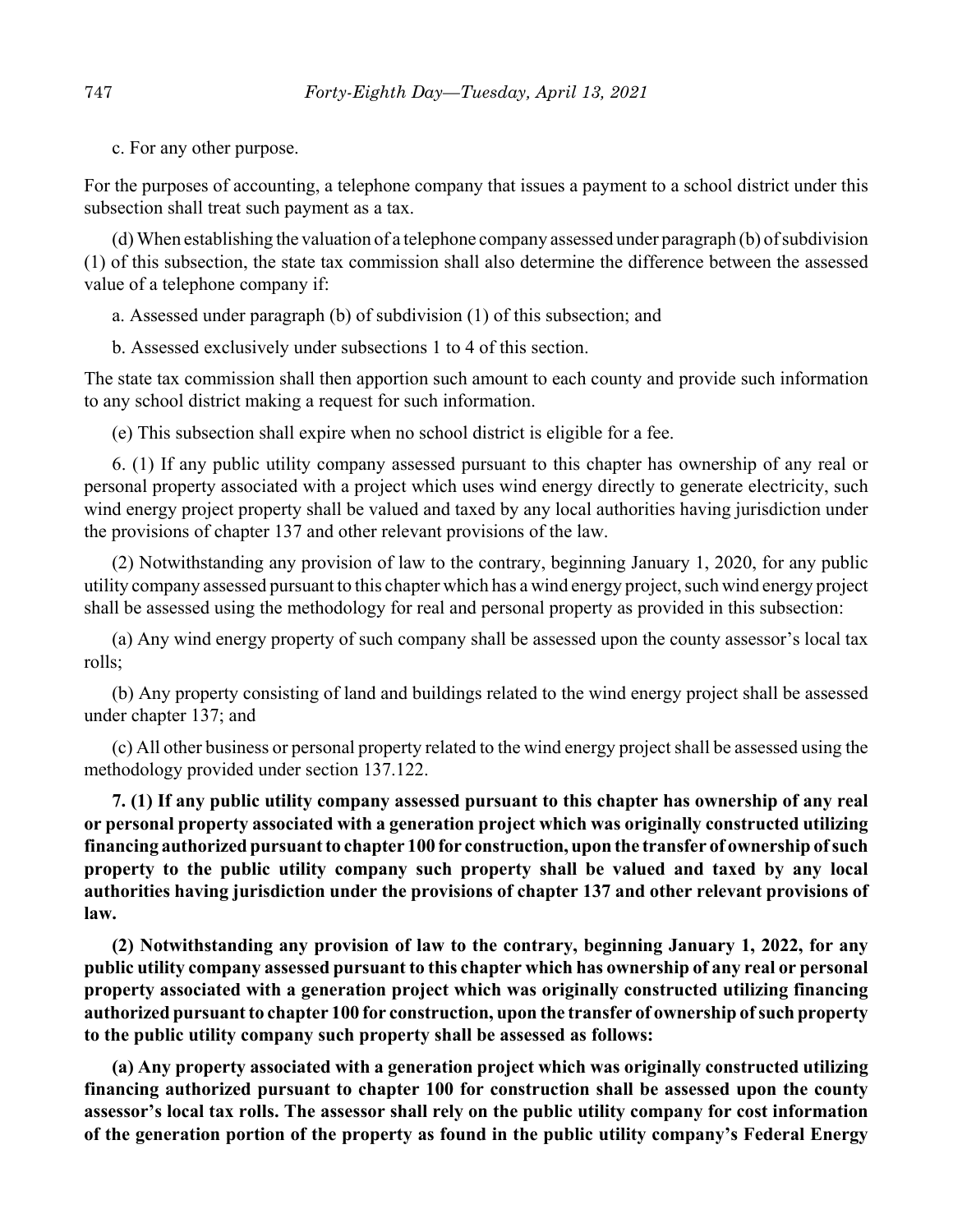**Regulatory Commission Financial Report Form Number One at the time of transfer of ownership, and depreciate the costs provided in a manner similar to other commercial and industrial property.**

**(b) Any property consisting of land and buildings related to the generation property associated with a generation project which was originally constructed utilizing financing pursuant to chapter 100 for construction shall be assessed under chapter 137; and**

**(c) All other business or personal property related to a generation project which was originally constructed utilizing financing pursuant to chapter 100 for construction shall be assessed using the methodology provided under section 137.122.**

153.034. 1. The term "distributable property" of an electric company shall include all the real or tangible personal property which is used directly in the generation and distribution of electric power, but not property used as a collateral facility nor property held for purposes other than generation and distribution of electricity. Such distributable property includes, but is not limited to:

(1) Boiler plant equipment, turbogenerator units and generators;

(2) Station equipment;

- (3) Towers, fixtures, poles, conductors, conduit transformers, services and meters;
- (4) Substation equipment and fences;
- (5) Rights-of-way;
- (6) Reactor, reactor plant equipment, and cooling towers;
- (7) Communication equipment used for control of generation and distribution of power;
- (8) Land associated with such distributable property.

2. The term "local property" of an electric company shall include all real and tangible personal property owned, used, leased or otherwise controlled by the electric company not used directly in the generation and distribution of power and not defined in subsection 1 of this section as distributable property. Such local property includes, but is not limited to:

(1) Motor vehicles;

(2) Construction work in progress;

- (3) Materials and supplies;
- (4) Office furniture, office equipment, and office fixtures;
- (5) Coal piles and nuclear fuel;
- (6) Land held for future use;
- (7) Workshops, warehouses, office buildings and generating plant structures;
- (8) Communication equipment not used for control of generation and distribution of power;
- (9) Roads, railroads, and bridges;
- (10) Reservoirs, dams, and waterways;
- (11) Land associated with other locally assessed property and all generating plant land.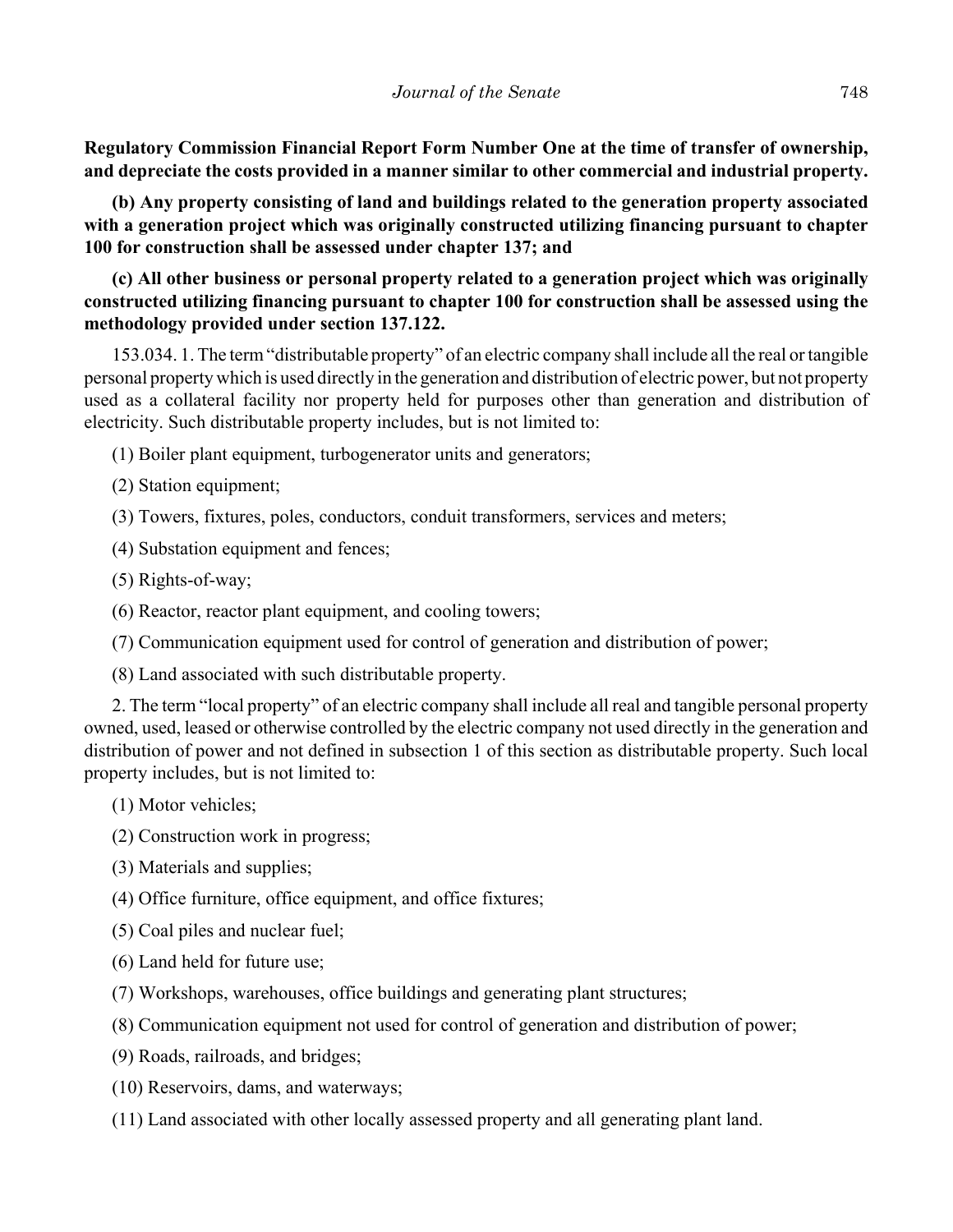3. (1) Any real or tangible personal property associated with a project which uses wind energy directly to generate electricity shall be valued and taxed by local authorities having jurisdiction under the provisions of chapter 137 and any other relevant provisions of law. The method of taxation prescribed in subsection 2 of section 153.030 and subsection 1 of this section shall not apply to such property.

(2) The real or tangible personal property referenced in subdivision (1) of this subsection shall include all equipment whose sole purpose is to support the integration of a wind generation asset into an existing system. Examples of such property may include, but are not limited to, wind chargers, windmills, wind turbines, wind towers, and associated electrical equipment such as inverters, pad mount transformers, power lines, storage equipment directly associated with wind generation assets, and substations.

**4. For any real or tangible personal property associated with a generation project which was originally constructed utilizing financing authorized under chapter 100 for construction, upon the transfer of ownership of such property to a public utility, such property shall be valued and taxed by local authorities having jurisdiction under the provisions of chapter 137 and any other relevant provisions of law. The method of taxation prescribed in subsection 2 of section 153.030 and subsection 1 of this section shall not apply to such property.**"; and

Further amend the title and enacting clause accordingly.

Senator Riddle moved that the above amendment be adopted, which motion prevailed.

Senator Burlison offered **SA 6**:

#### SENATE AMENDMENT NO. 6

Amend Senate Substitute for Senate Bill No. 44, Page 1, Section A, Line 4, by inserting after all of said line the following:

"**67.309. No political subdivision of this state shall adopt an ordinance, resolution, regulation, code, or policy that prohibits, or has the effect of prohibiting, the connection or reconnection of a utility service based upon the type or source of energy to be delivered to an individual customer. Nothing in this section shall limit the ability of a political subdivision to choose utility services for properties owned by such political subdivision.**"; and

Further amend the title and enacting clause accordingly.

Senator Burlison moved that the above amendment be adopted, which motion prevailed.

Senator Eslinger assumed the Chair.

Senator Bean assumed the Chair.

President Kehoe assumed the Chair.

Senator Bean assumed the Chair.

President Kehoe assumed the Chair.

Senator Bernskoetter assumed the Chair.

President Kehoe assumed the Chair.

Senator Schupp offered **SA 7**:

#### SENATE AMENDMENT NO. 7

Amend Senate Substitute for Senate Bill No. 44, Page 6, Section 393.1506, Line 45, by inserting after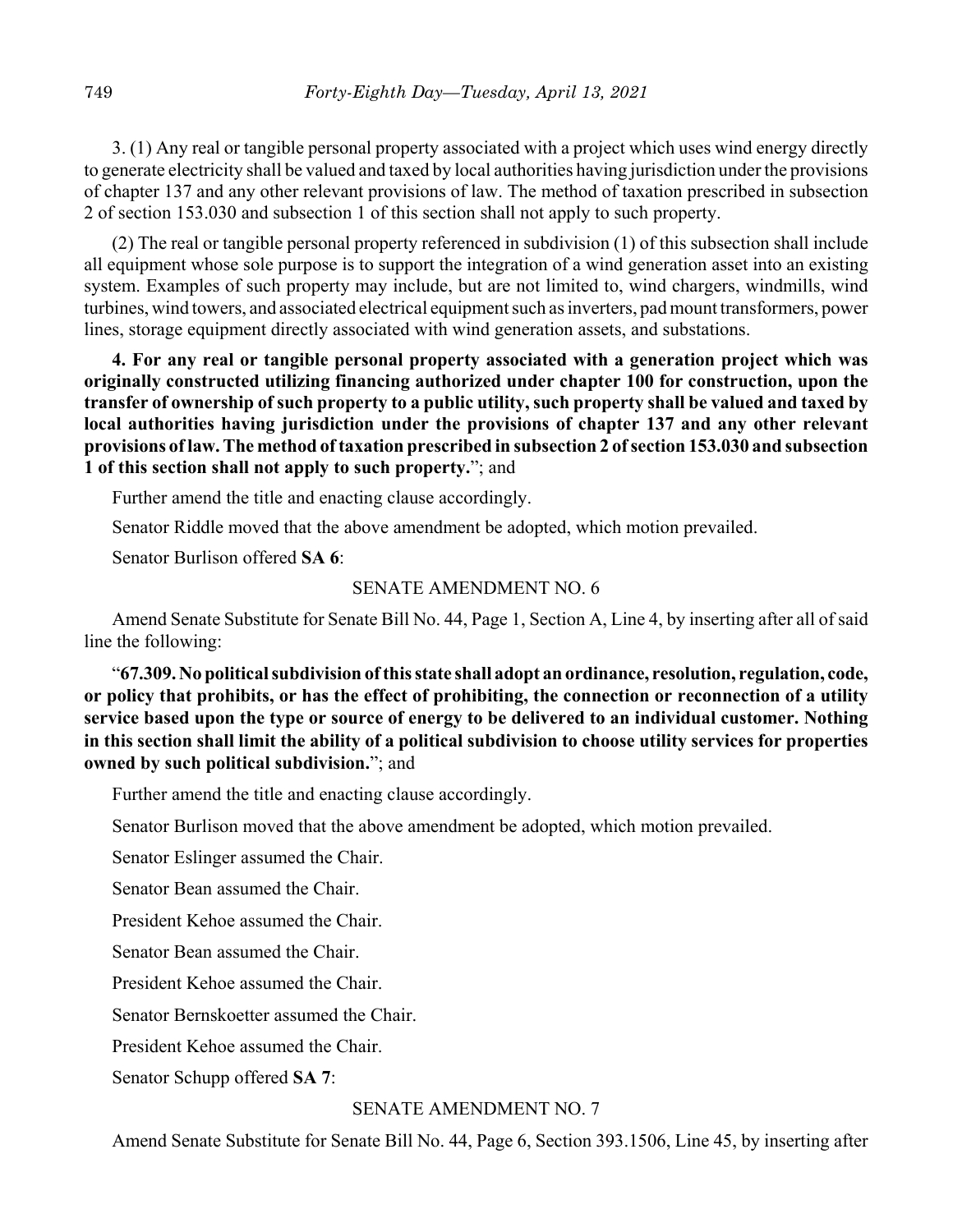"393.1006." the following: "**In no event shall a customer be charged both an infrastructure system replacement surcharge as provided in sections 393.1000 to 393.1006 and a WSIRA.**"; and

Further amend said bill, page 8, section 393.1509, lines 53-55 by striking all of said lines and inserting in lieu thereof the following: "**excise tax rates, including any income tax deductions;**"; and

Further amend said bill and section, page 11, line 139, by inserting after "10." the following: "**The commission may take into account any change in business risk to the water or sewer corporation resulting from implementation of the WSIRA in setting the corporation's allowed return in a general rate proceeding in addition to any other changes in business risk experienced by the corporation.**

**11.**".

Senator Schupp moved that the above amendment be adopted, which motion prevailed.

Senator White moved that **SS** for **SB 44**, as amended, be adopted, which motion prevailed.

On motion of Senator White, **SS** for **SB 44**, as amended, was declared perfected and ordered printed.

Senator Gannon moved that **SB 71**, with **SCS**, be taken up for perfection, which motion prevailed.

**SCS** for **SB 71**, entitled:

# SENATE COMMITTEE SUBSTITUTE FOR SENATE BILL NO. 71

An Act to repeal sections 455.010, 455.032, 455.035, 455.045, 455.050, 455.513, 455.520, and 455.523, RSMo, and to enact in lieu thereof eight new sections relating to pet protective orders.

Was taken up.

Senator Gannon moved that **SCS** for **SB 71** be adopted.

Senator Gannon offered **SS** for **SCS** for **SB 71**, entitled:

# SENATE SUBSTITUTE FOR SENATE COMMITTEE SUBSTITUTE FOR SENATE BILL NO. 71

An Act to repeal sections 455.010, 455.032, 455.040, 455.045, 455.050, 455.513, 455.520, and 455.523, RSMo, and to enact in lieu thereof eight new sections relating to protective orders.

Senator Gannon moved that **SS** for **SCS** for **SB 71** be adopted, which motion prevailed.

On motion of Senator Gannon, **SS** for **SCS** for **SB 71** was declared perfected and ordered printed.

Senator Hegeman moved that **SB 3** be called from the Informal Calendar and taken up for perfection, which motion prevailed.

Senator Hegeman offered **SS** for **SB 3**, entitled:

#### SENATE SUBSTITUTE FOR SENATE BILL NO. 3

An Act to repeal sections 435.415, 516.120, 516.140, and 537.065, RSMo, and to enact in lieu thereof four new sections relating to civil actions.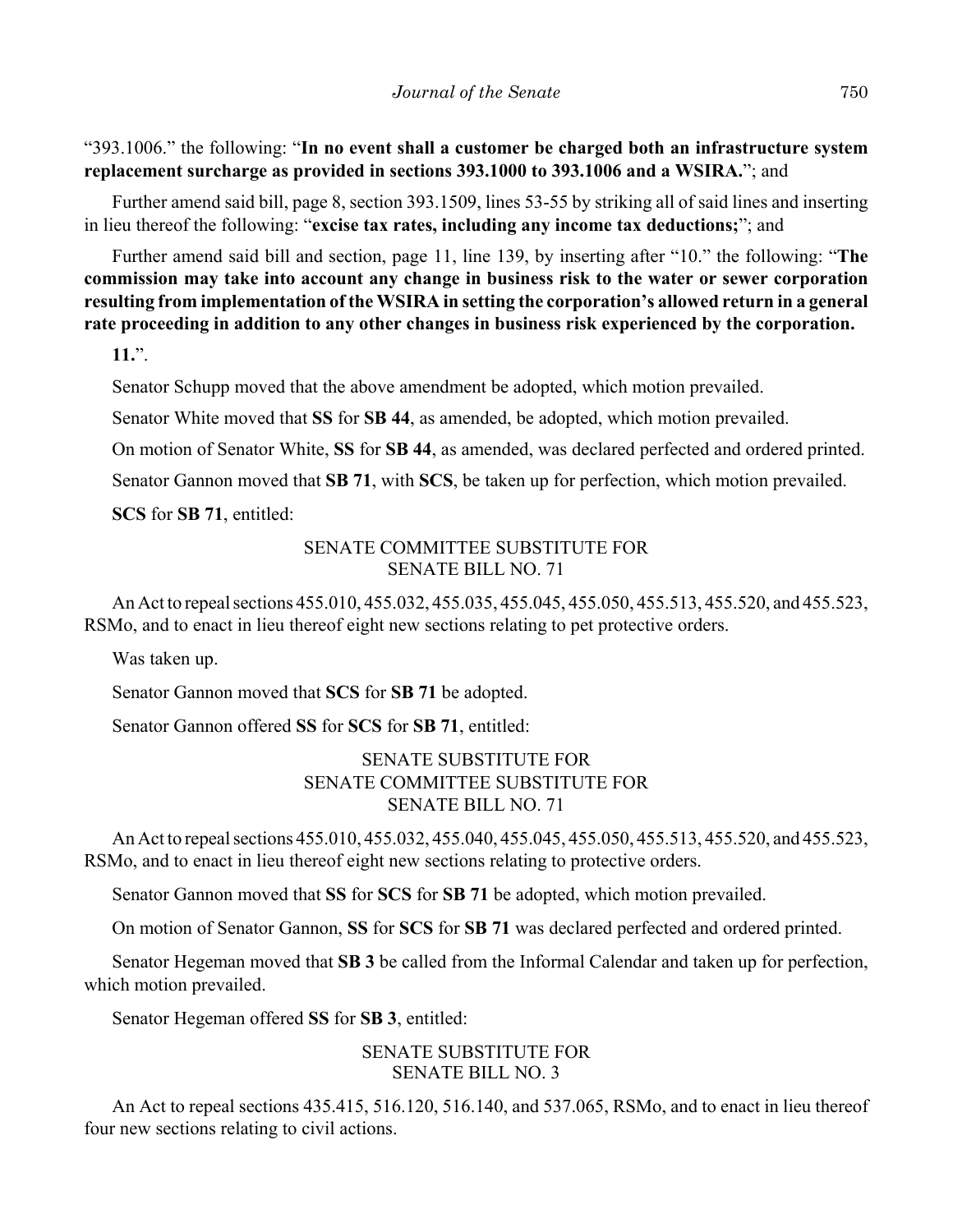Senator Hegeman moved that **SS** for **SB 3** be adopted.

Senator Roberts offered **SA 1**:

#### SENATE AMENDMENT NO. 1

Amend Senate Substitute for Senate Bill No. 3, Page 1, Section 435.415, Line 8, by inserting immediately after the word "award" the following: "**for personal injury, bodily injury, or death**"; and further amend line 9, by inserting immediately after the word "award" the following: "**for personal injury, bodily injury, or death**"; and further amend lines 14-15, by striking "insurer has agreed in writing to the arbitration proceeding. Any arbitration award" and inserting in lieu thereof the following: "**insured has entered into an agreement pursuant to section 537.065 and complied with the requirements contained within section 537.065. Any arbitration award for personal injury, bodily injury, or death**"; and further amend line 16, by inserting immediately after the word "award" the following: "**for personal injury, bodily injury, or death**"; and further amend lines 18-20, by striking all of said lines and inserting in lieu thereof the following: "**collection from any insurer unless the insured has entered into an agreement pursuant to section 537.065 and complied with the requirements contained in section 537.065. There shall be a rebuttable presumption that an insurer's**"; and

Further amend said bill and section, page 2, line 22, by striking the word "shall" and inserting in lieu thereof the following: "**does**"; and further amend said line, by striking the following: ", nor be construed to be,"; and further amend said line 26, by inserting after all of said line the following:

"**3. Any arbitration proceeding under this section in which insurance coverage is at issue shall be conducted by a panel of arbitrators selected through a strike and rank process or another process agreed to by the parties.**"; and further amend said section by renumbering the remaining subsection accordingly; and

Further amend said bill, page 5, section 537.065, line 67-68, by striking "tort-feasor shall provide his or her"; and further amend line 68, by inserting immediately after the word "insurers" the following: "**shall be provided**"; and

Further amend said bill and section, page 6, line 98, by striking the word "defendants" and inserting in lieu thereof the following: "**intervenors**"; and further amend lines 101-104, by striking all of said lines and inserting in lieu thereof the following: "**. No stipulations, scheduling orders, or**"; and further amend lines 108-109, by striking said lines and inserting in lieu thereof the following: "**assert any rights or raise any defenses related to its interest in the action.**"; and

Further amend said bill and section, page 7, lines 110-112, by striking all of said lines; and further amend line 134 by striking "In any such"; and further amend lines 135-139, by striking all of said lines and inserting in lieu thereof the following: "**There shall be a rebuttable presumption that the exercise of any rights under this section does not constitute bad faith.**".

Senator Roberts moved that the above amendment be adopted.

Senator Hough assumed the Chair.

President Kehoe assumed the Chair.

Senator Eslinger assumed the Chair.

President Kehoe assumed the Chair.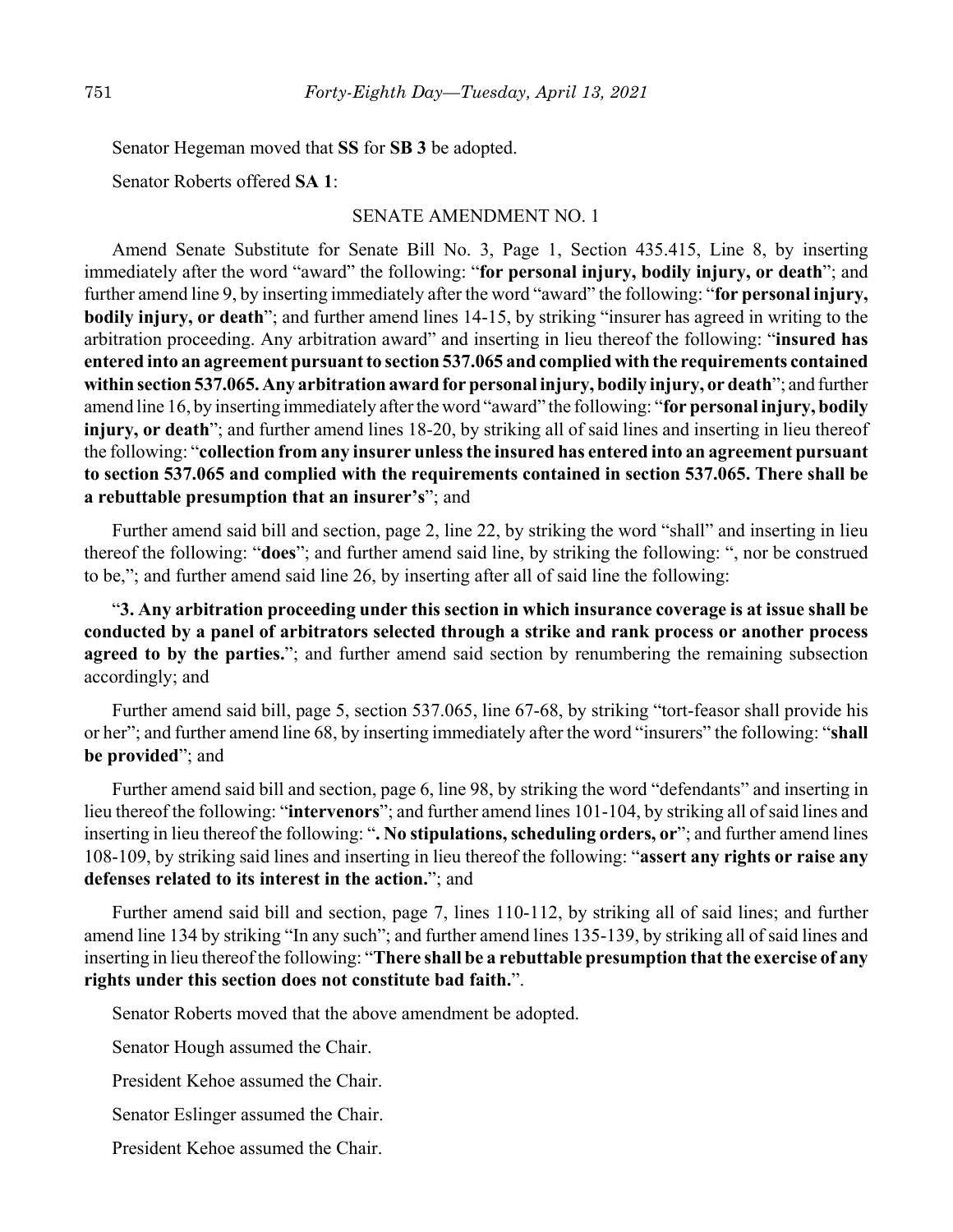At the request of Senator Hegeman, **SS** for **SB 3** was withdrawn, rendering **SA 1** moot.

At the request of Senator Hegeman, **SB 3** was placed on the Informal Calendar.

# **HOUSE BILLS ON THIRD READING**

**HB 345**, introduced by Representative DeGroot, entitled:

An Act to repeal sections 435.415 and 537.065, RSMo, and to enact in lieu thereof two new sections relating to civil actions.

Was taken up by Senator Luetkemeyer.

Senator Luetkemeyer offered **SS** for **HB 345**, entitled:

#### SENATE SUBSTITUTE FOR HOUSE BILL NO. 345

An Act to repeal sections 435.415 and 537.065, RSMo, and to enact in lieu thereof two new sections relating to civil actions.

Senator Luetkemeyer moved that **SS** for **HB 345** be adopted, which motion prevailed.

On motion of Senator Luetkemeyer, **SS** for **HB 345** was read the 3rd time and passed by the following vote:

| YEAS—Senators   |                     |                |              |                 |          |             |
|-----------------|---------------------|----------------|--------------|-----------------|----------|-------------|
| Bean            | <b>Bernskoetter</b> | <b>Brattin</b> | <b>Brown</b> | <b>Burlison</b> | Cierpiot | Crawford    |
| Eigel           | Eslinger            | Gannon         | Hegeman      | Hoskins         | Koenig   | Luetkemeyer |
| O'Laughlin      | Onder               | Rehder         | Rowden       | Schatz          | White    | Wieland-21  |
| NAYS-Senators   |                     |                |              |                 |          |             |
| Arthur          | Beck                | May            | Moon         | Mosley          | Razer    | Rizzo       |
| Roberts         | Schupp              | Washington     | Williams-11  |                 |          |             |
| Absent—Senators |                     |                |              |                 |          |             |
| Hough           | $Riddle - 2$        |                |              |                 |          |             |

Absent with leave—Senators—None

Vacancies—None

The President declared the bill passed.

On motion of Senator Luetkemeyer, title to the bill was agreed to.

Senator Luetkemeyer moved that the vote by which the bill passed be reconsidered.

Senator Rowden moved that motion lay on the table, which motion prevailed.

# **MESSAGES FROM THE HOUSE**

The following message was received from the House of Representatives through its Chief Clerk:

Mr. President: I am instructed by the House of Representatives to inform the Senate that the House has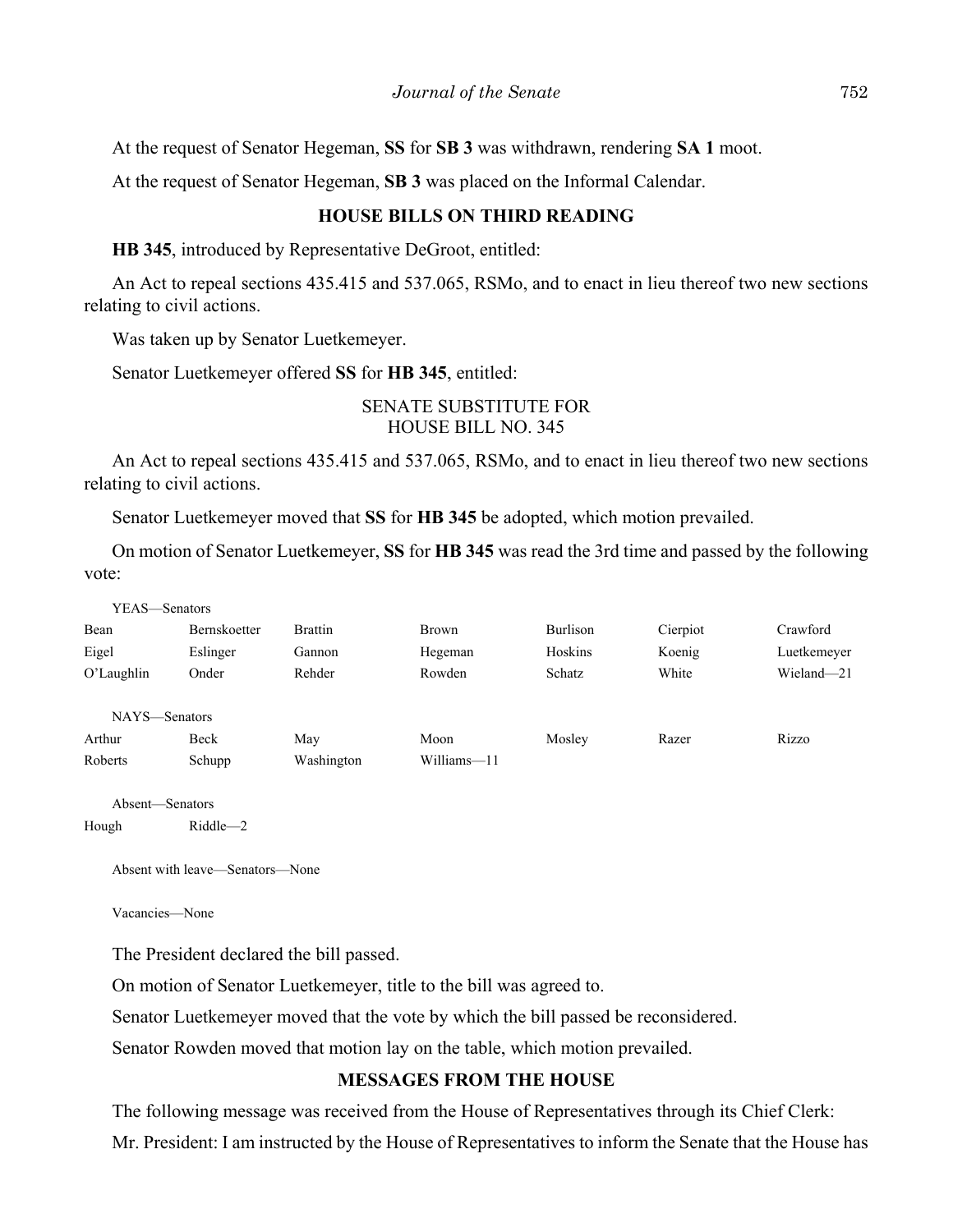taken up and passed **HS** for **HB 297**, entitled:

An Act to repeal sections 166.400, 166.410, 166.415, 166.420, 166.425, 166.435, 166.440, 166.456, 166.502, 172.020, 173.035, 173.1003, 174.450, 174.453, and 209.610, RSMo, and to enact in lieu thereof twenty new sections relating to institutions of higher education.

In which the concurrence of the Senate is respectfully requested.

Read 1st time.

#### **RESOLUTIONS**

Senators Bean and Rehder offered Senate Resolution No. 263, regarding Sheryl "Ms. Sherry" Maxwell, Charleston, which was adopted.

# **INTRODUCTION OF GUESTS**

Senator Roberts introduced to the Senate, Dr. Melissa Nasm, St. Louis.

Senator Gannon introduced to the Senate, Jaycee Foeller, J. Foeller, Amber Foeller, and John Brown, De Soto.

On motion of Senator Rowden, the Senate adjourned until 3:30 p.m., Wednesday, April 14, 2021.

# SENATE CALENDAR

FORTY-NINTH DAY – WEDNESDAY, APRIL 14, 2021  $\mathcal{L}$ 

#### FORMAL CALENDAR

# HOUSE BILLS ON SECOND READING

HS for HCS for HB 306 HCS for HB 1236 HCS for HB 744 HB 604-Gregory (51) HJR 6-Schnelting HB 678-Eggleston HB 299-Wallingford HCS for HB 1242 HB 167-Hardwick

HB 391-Griffith HCS for HB 252 HB 563-Owen HB 60-Schnelting HB 661-Ruth HB 991-Smith (163) HB 911-Hill HB 370-Christofanelli HS for HB 297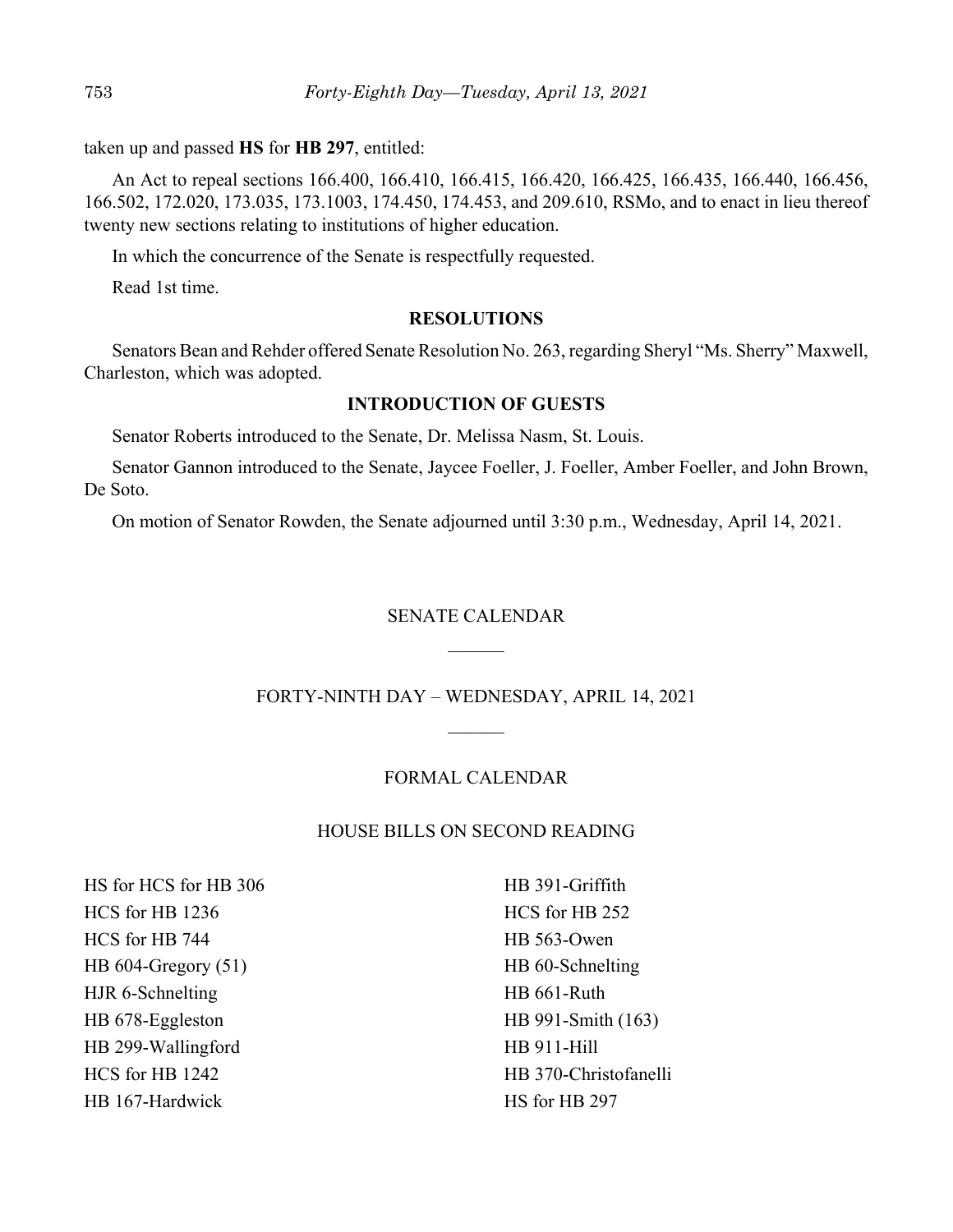# THIRD READING OF SENATE BILLS

SS for SB 212-White (In Fiscal Oversight) SB 5-Wieland

SS for SCS for SB 57-May (In Fiscal Oversight) SS for SCS for SB 126-Brown

#### SENATE BILLS FOR PERFECTION

 1. SB 254-Riddle, with SCS 2. SB 94-Onder 3. SB 206-Arthur 4. SB 138-Brattin, with SCS 5. SB 78-Beck 6. SB 74-Bean, with SCS 7. SB 343-Brown 8. SB 95-Onder, with SCS 9. SB 30-Cierpiot 10. SB 134-O'Laughlin and Cierpiot 11. SB 98-Hoskins, with SCS 12. SB 360-Wieland, with SCS 13. SB 45-Hough 14. SB 65-Rehder, with SCS 15. SB 253-Hegeman 16. SJR 12-Luetkemeyer 17. SB 131-Luetkemeyer 18. SB 291-Brown 19. SB 306-Bernskoetter, with SCS 20. SB 255-Riddle 21. SB 404-Riddle 22. SB 334-Bernskoetter 23. SB 96-Hoskins, with SCS 24. SB 183-O'Laughlin 25. SB 459-Brattin, with SCS 26. SB 198-Eigel, with SCS 27. SJR 7-Eigel 28. SB 114-Bernskoetter 29. SB 316-Hough

30. SB 372-Riddle

31. SB 195-Koenig 32. SB 295-Crawford, with SCS 33. SB 169-Burlison 34. SB 139-Bean 35. SB 204-Cierpiot, with SCS 36. SB 369-White 37. SB 105-Crawford, with SCS 38. SB 473-Brown 39. SB 168-Burlison 40. SB 434-Washington 41. SB 465-Hoskins, with SCS 42. SB 174-Hough, with SCS 43. SB 227-Arthur 44. SJR 4-Koenig 45. SB 318-May, with SCS 46. SB 408-Wieland 47. SB 399-Eigel 48. SB 547-Hoskins, with SCS 49. SB 236-Hough, with SCS 50. SJR 16-Eslinger 51. SB 182-O'Laughlin 52. SB 361-Wieland 53. SB 481-Hough, et al 54. SB 370-Brown 55. SB 54-O'Laughlin, with SCS 56. SB 390-Luetkemeyer 57. SB 400-Onder, with SCS 58. SB 437-Hoskins 59. SB 466-Hoskins, with SCS 60. SB 604-Koenig, with SCS